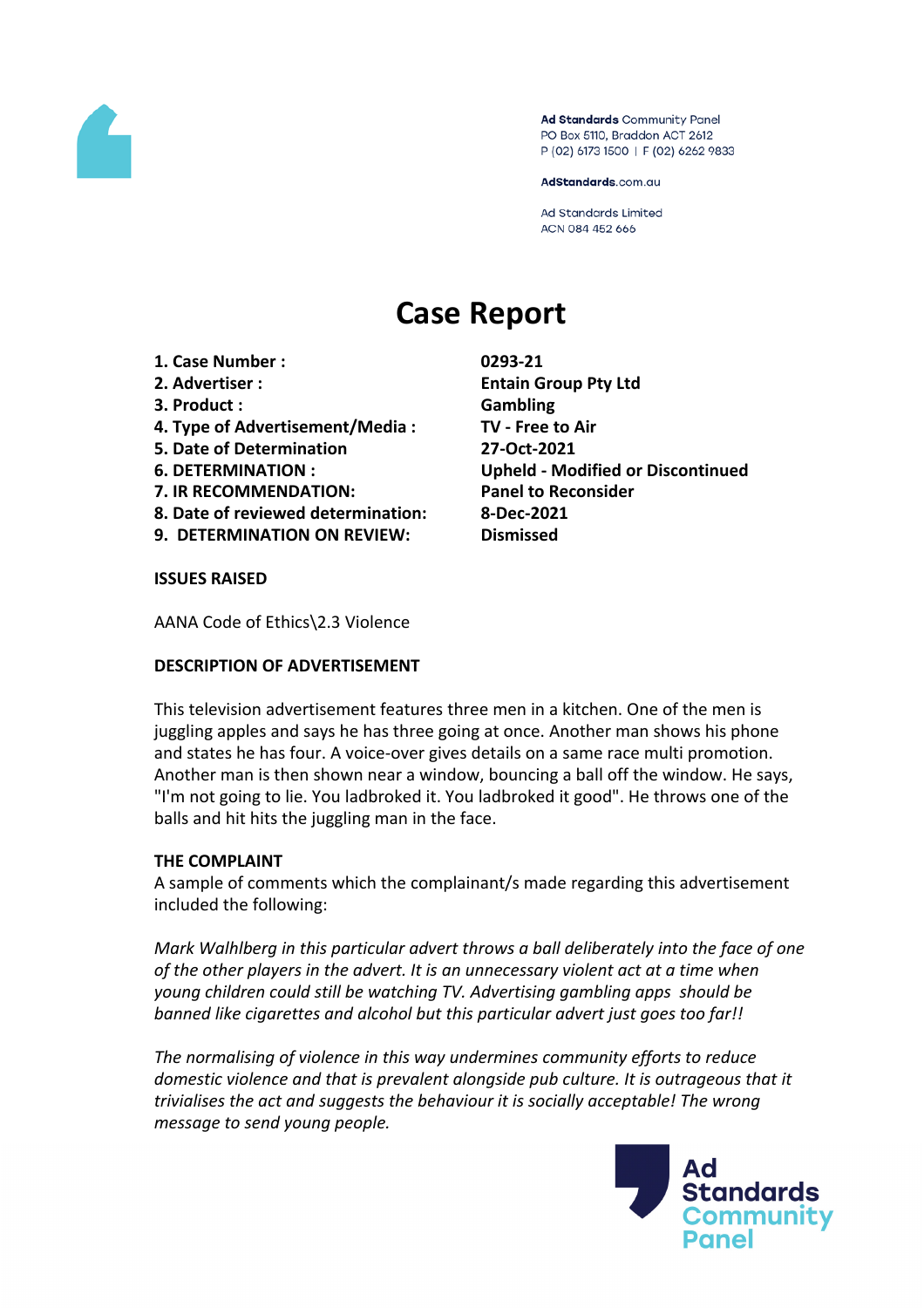

*Please see above.I find this advertising disturbing false and alarming. The violence and throwing a ball in anger at a person, in this day and age to promote a betting product that this company prays on people's weaknesses and addictions it makes me absolutely sick*

# **THE ADVERTISER'S ORIGINAL RESPONSE**

Comments which the advertiser made in response to the complainant/s regarding this advertisement include the following:

*Thank you for your letters dated 14 October 2021 and for bringing these complaints to our attention. We are always open to hearing the views of community members either directly or through avenues such as Ad Standards ("AS").* 

*We understand that the advertisement in question is a Ladbrokes television commercial promoting our "Ladbrokes" brand and specifically our Same Race Multi product ("Ad").* 

*In your letters of 14 October 2021, the Ad is described by the community members as: Mark Wahlberg advertises Ladbrokes gambling Conversation between actors in a boardroom about betting with that service. At the end, actor pivots from window and deliberately and forcefully throws a ball at the other actor to belittle them mike iceberg is seen playing with a ball which he then throws at an employee and hits him in the face.*

*The specific reasons for concern outlined by the community members in your letters of 14 October 2021 of the Ad is:* 

- *Mark Walhlberg in this particular advert throws a ball deliberately into the face of one of the other players in the advert. It is an unnecessary violent act at a time when young children could still be watching TV. Advertising gambling apps should be banned like cigarettes and alcohol but this particular advert just goes too far!!*
- *The normalising of violence in this way undermines community efforts to reduce domestic violence and that is prevalent alongside pub culture. It is outrageous that it trivialises the act and suggests the behaviour it is socially acceptable! The wrong message to send young people.*
- *this is degrading to the employee and to people generally. there is no humor associated with the act only one person mike iceberg is made to look important. the ad series is distasteful and degrading they should all be stopped.*

*The specific issues raised are in relation to clause 2.3 of the AANA Code of Ethics – Violence, and clause 2.6 of the AANA Code of Ethics – Health and Safety – Bullying (non violent).*

*Our response to this complaint is set out below.*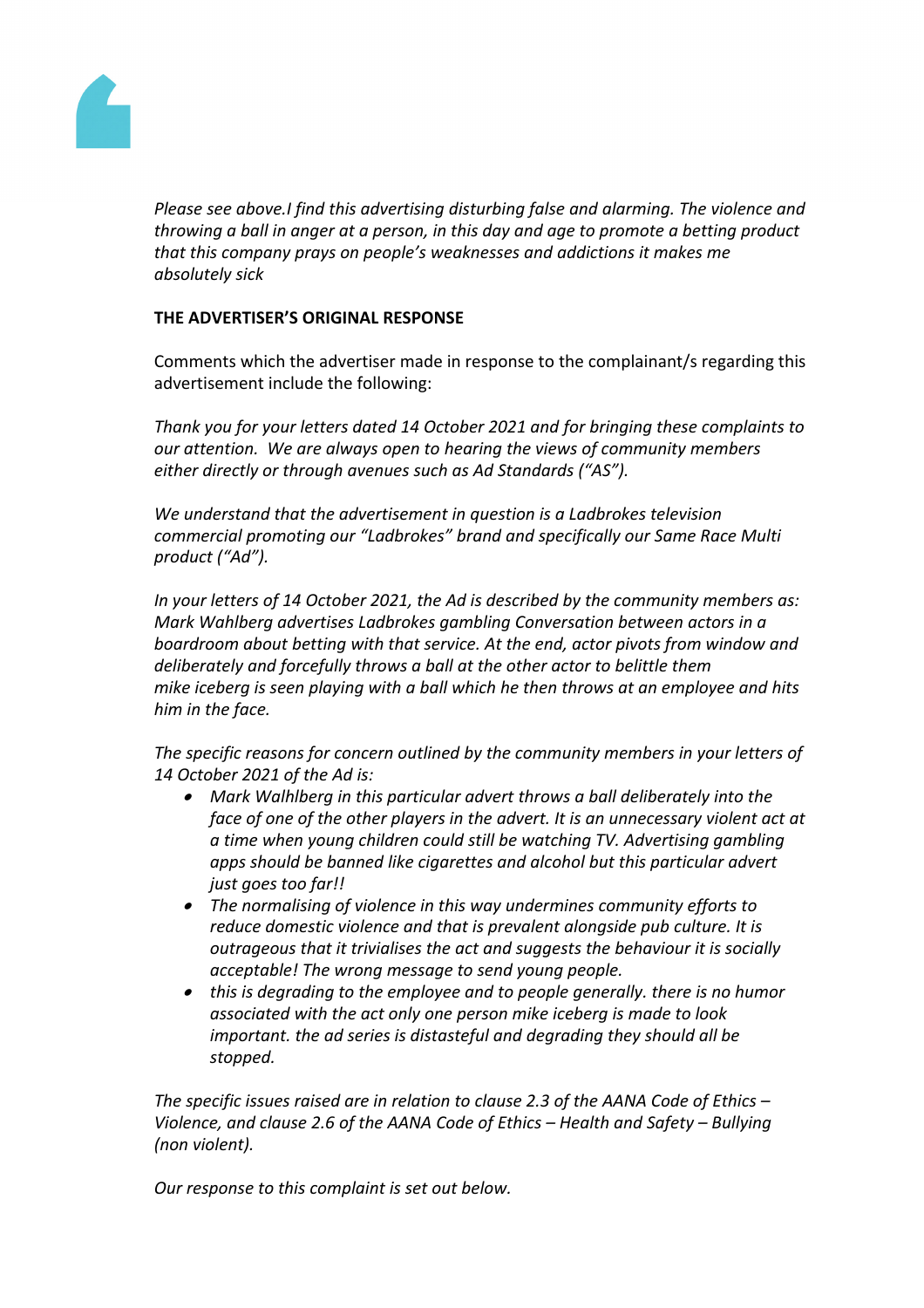

# *A description of the advertisement*

*The Ad is a 15 second advertisement that contains fictional characters and scenes. The Ad is set in a fantastical world. It follows the character "Mike Iceberg" (introduced in earlier commercials) who has been hired by Ladbrokes as the new "Chief Entertainment Officer". He is able to do things that are extraordinary / out of the ordinary to make racing even more entertaining. In the earlier commercials, he coins the phrase "Ladbroke It" which is used to illustrate everyday things becoming more exciting and entertaining.*

*The Ad depicts "Mike Iceberg" in a room with three other friends/acquaintances. The three other people are discussing Ladbrokes' Same Race Multi product and how it works, including placing a Same Race Multi bet. Mike Iceberg then turns and complements them for "Ladbroking It". The phrase is a reference to how they've made the situation more exciting/entertaining. Mike Iceberg then throws a small soft rubber ball in the direction of one of the people, hitting him in the head. Mike Iceberg then states "I'm not going to lie. You Ladbroked it. You Ladbroked it good". He then follows this up by giving a thumbs up sign.*

*The Ad concludes with the "Ladbrokes" logo on screen.* 

*In accordance with regulations and as part of our commitment towards responsible gambling, "Is gambling a problem for you? Call Gambling Help on 1800 858 858 or visit gamblinghelponline.org.au" appears on screen during the Ad. The national version of the Ad broadcast on pay TV also includes the specific South Australian responsible gambling message end frame at the conclusion of the Ad.*

*Our comments in relation to the complaint*

*At the outset and with respect to the views of the community member, we wish to correct some incorrect assertions made in the complaint:*

#### *Incorrect assertion*

*"throws a ball deliberately into the face of one of the other players in the advert"*

#### *Response*

*Although he throws the ball in the direction of the person's head, there is no intent to hurt or harm him. Further, at no stage was any injury caused and there is completely no risk of injury given that it is a small soft rubber ball.*

*Incorrect assertion*

*"It is an unnecessary violent act"*

# *Response*

*The throwing of the small soft rubber ball is not itself a violent act. In the context of the Ad, the throwing of the small soft rubber ball is not a violent act*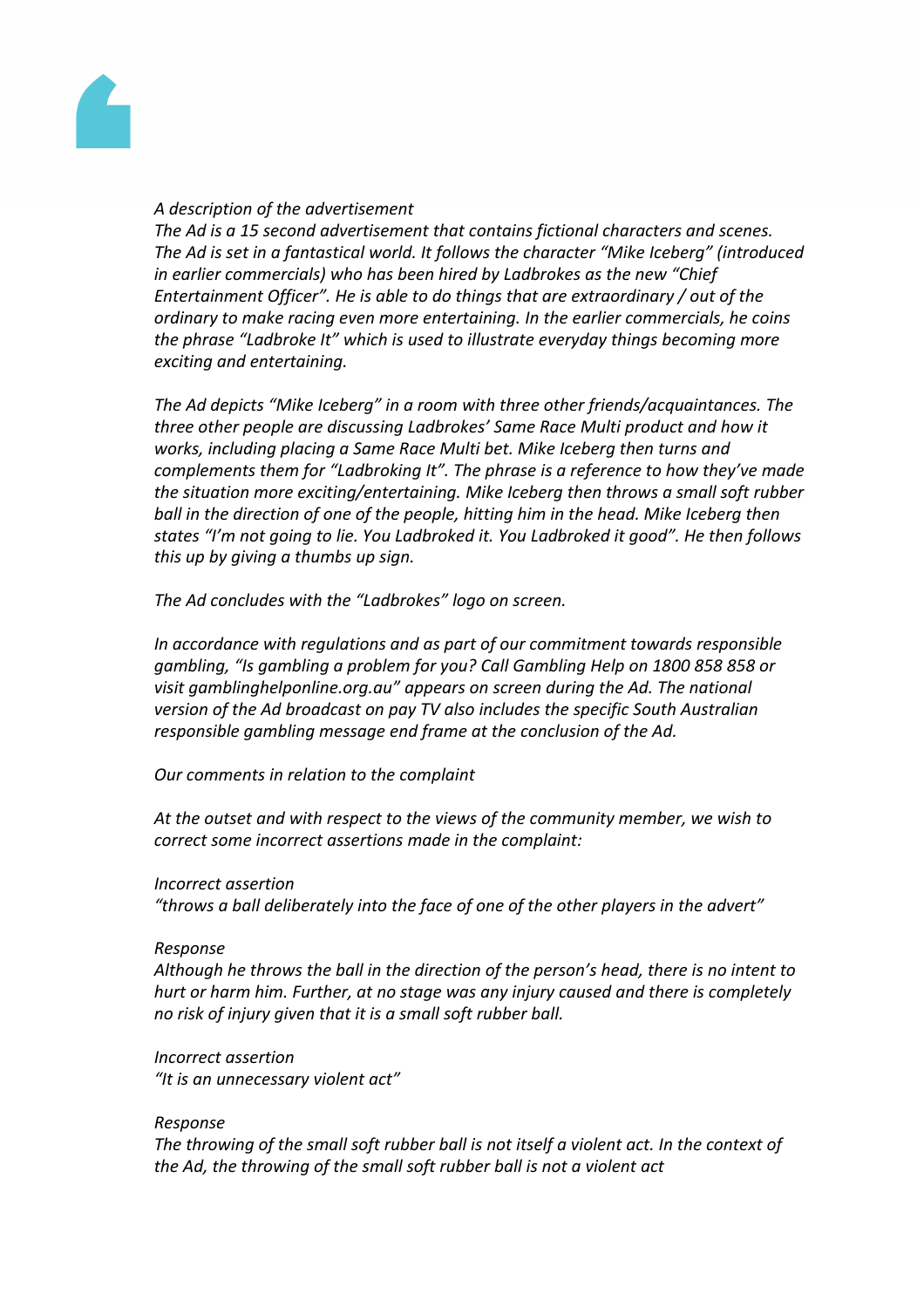

#### *Incorrect assertion*

*"The normalising of violence in this way undermines community efforts to reduce domestic violence and that is prevalent alongside pub culture. It is outrageous that it trivialises the act and suggests the behaviour it is socially acceptable!"*

### *Response*

*The throwing of the small soft rubber ball is not itself an act of violence. In the context of the Ad, it is also not an act of violence or an act of "domestic violence".*

*The Ad is set with fictional characters, with one person making a decision about Ladbrokes Same Race Multi product. The response is a positive response from the Mike Iceberg character as seen by what he says – "You Ladbroked it good" congratulating the person, and by giving a thumbs up.*

*Further, playfully throwing a small soft rubber ball at and between friends, including where the ball hits someone is a common activity amongst friends.*

# *Incorrect assertion*

*"this is degrading to the employee and to people generally"*

### *Response*

*At no stage does the Ad depict any degrading of anyone. The Ad is set with fictional characters, with one person making a decision about Ladbrokes Same Race Multi product. The response is a positive response from the Mike Iceberg character as seen by what he says – "You Ladbroked it good" congratulating the person, and by giving a thumbs up.*

# *Incorrect assertion*

*"the ad series is distasteful and degrading they should all be stopped"*

# *Response*

*At no stage does the Ad depict any degrading of anyone. Further, the Ad is in no way distasteful. The Ad is set with fictional characters, with one person making a decision about Ladbrokes Same Race Multi product. The response is a positive response from the Mike Iceberg character as seen by what he says – "You Ladbroked it good" congratulating the person, and by giving a thumbs up.*

# *Section 2 of the Wagering Code*

*As we are an online and telephone wagering business licensed and regulated in Australia, the Wagering Code is applicable to our Ad. Although, for the reasons mentioned above and below, we do not believe our Ad contravenes the Wagering Code.*

# *2.1 – Directed to Minors*

*We believe that our Ad, having regard to the theme, visuals and language used, is not directed to minors (persons under 18 years of age).*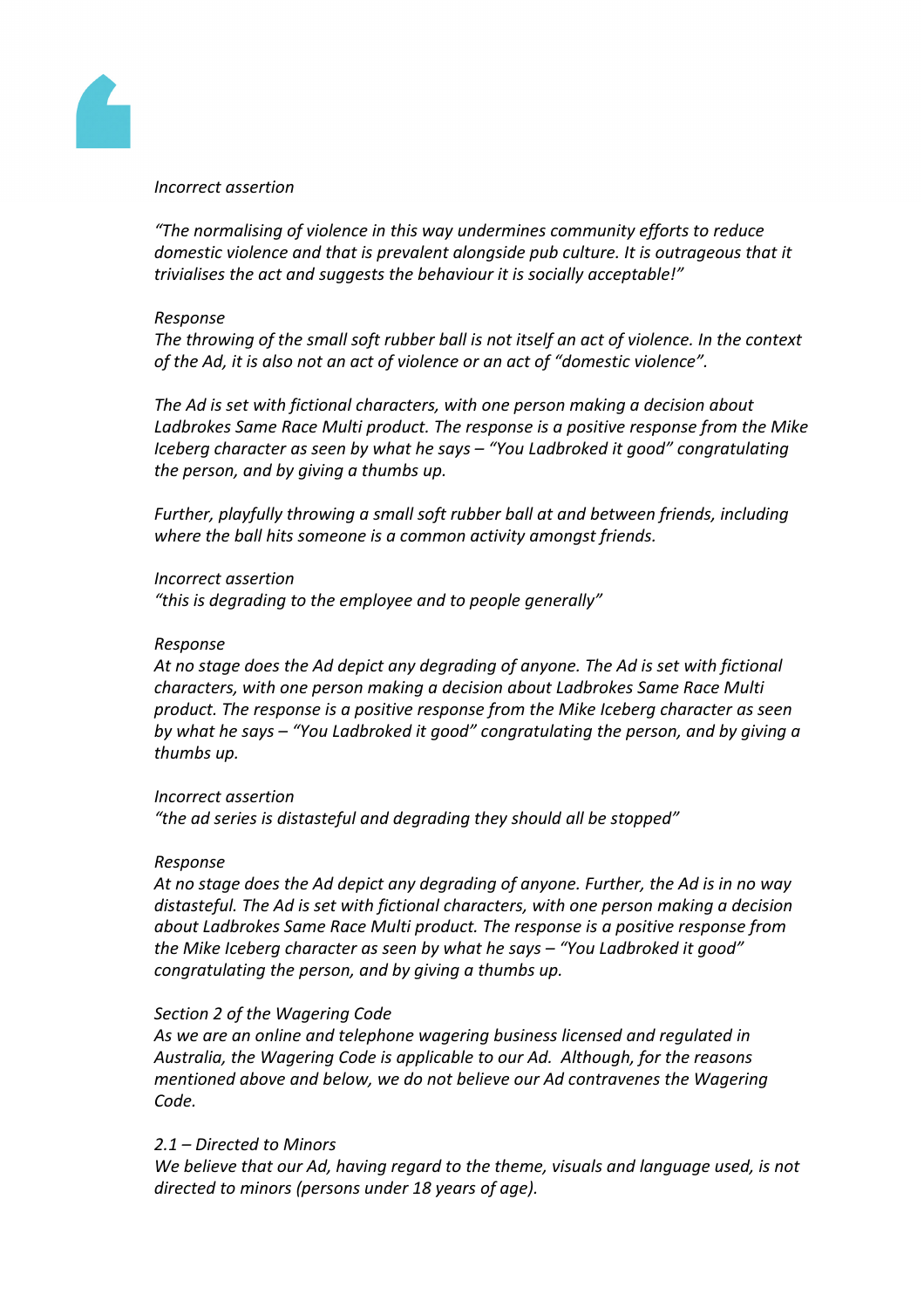

# *2.2 – Depiction of Minors*

We believe that our Ad does not depict a person under the age of 18 years of age in an *incidental role or at all.*

# *2.3 – Depiction of 18-24 year olds wagering*

*We believe that our Ad does not depict a person aged 18-24 years old engaged in wagering activities.*

*2.4 – Wagering in combination with the consumption of alcohol We believe that our Ad does not portray, condone or encourage wagering in combination with the consumption of alcohol.* 

*2.5 – Stated or implied promise of winning We believe that our Ad does not state or imply a promise of winning.*

*2.6 – Means of relieving a person's financial or personal difficulties We believe that our Ad does not portray, condone or encourage participation in wagering activities as a means of relieving a person's financial or personal difficulties.*

*2.7 – Sexual success and enhanced attractiveness We believe that our Ad does not state or imply a link between wagering and sexual success or enhanced attractiveness.*

*2.8 – Excessive participation in wagering activities We believe that our Ad does not portray, condone or encourage excessive participation in wagering activities.*

*2.9 – Peer pressure to wager or abstention from wagering We believe that our Ad neither portrays, condones or encourages peer pressure to wager nor disparages abstention from wagering activities.*

*Section 2 of the AANA Code of Ethics*

*For the reasons mentioned above and below, we do not believe our Ad contravenes the AANA Code of Ethics.*

# *2.1 – Discrimination*

*We believe that our Ad does not discriminate against or vilify a person or section of the community on account of race, ethnicity, nationality, gender, age, sexual preference, religion, disability, mental illness or political belief.* 

# *2.2 – Sexual appeal*

*We believe that our Ad does not employ sexual appeal where images of minors, or people who appear to be minors, are used; or in a manner which is exploitative or degrading of any individual or group of people.*

*2.3 – Violence*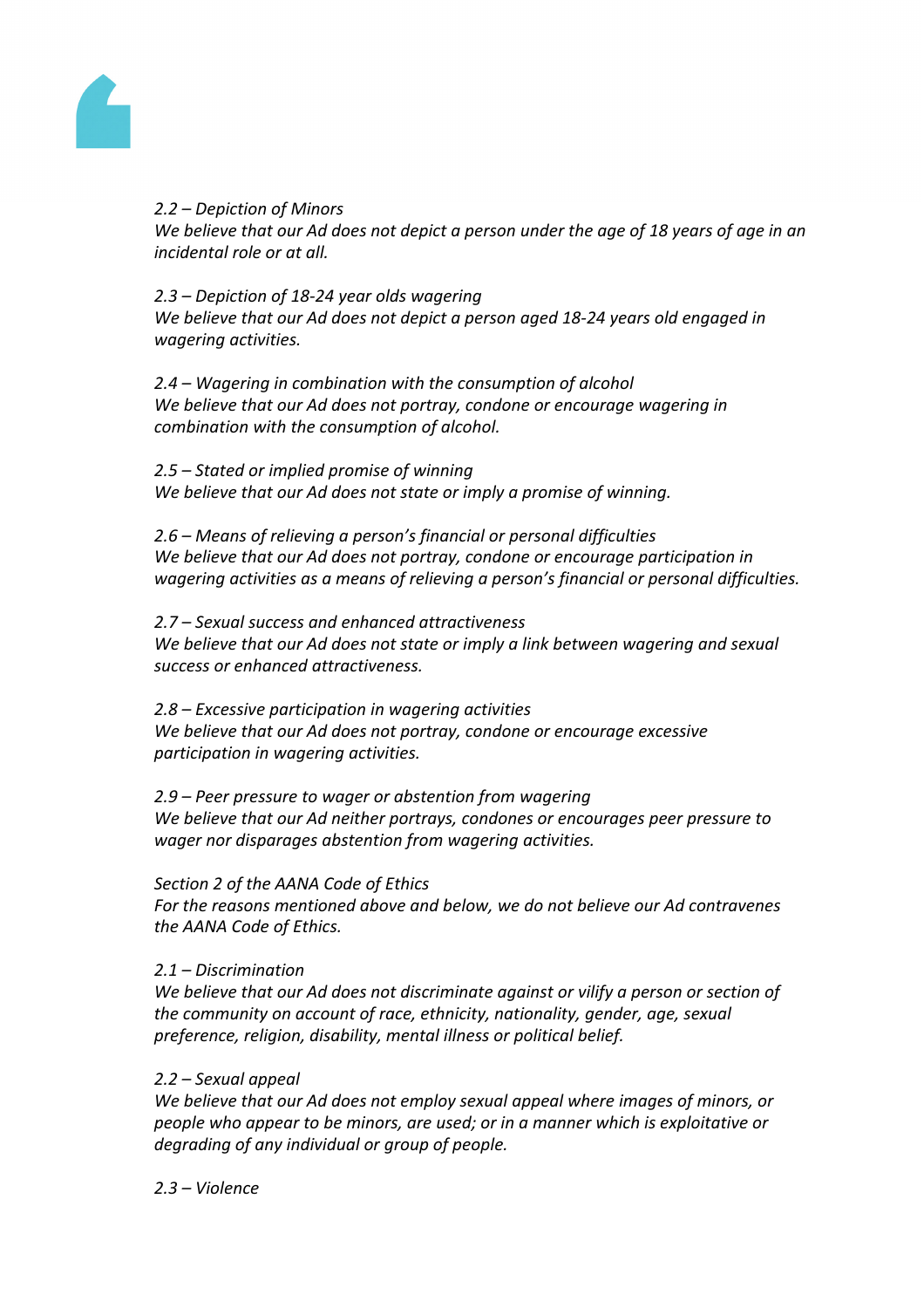

*We believe that our Ad does not present or portray violence.* 

*The throwing of a small soft rubber ball at a friend/acquaintance is not violent and does not portray violence. The act of playfully throwing a small soft rubber ball at and between friends is a common activity played with friends. It is particularly common amongst "sporty" type friends. Just because the ball hits the person on the head in no way indicates that that act is violent, and in no way portrays violence.*

*The context of the Ad confirms this by the surrounding circumstances. The character, Mike Iceberg commends/congratulations the person saying "You Ladbroked it!" and follows this up with a complimentary statement, "You Ladbroked it good!". He also gives a thumbs up sign. This all clearly shows the surrounding positive (and not violent) nature of the Mike Iceberg character's behaviour and actions.*

#### *2.4 – Sex, sexuality and nudity*

*We believe that our Ad does not treat sex, sexuality or nudity with insensitivity to the relevant audience.* 

#### *2.5 – Language*

*We believe that our Ad uses language which is appropriate in the circumstances, and is not strong or obscene.* 

#### *2.6 - Health and Safety*

*We believe that the Ad does not depict material contrary to prevailing community standards on health and safety.*

*The throwing of a small soft rubber ball at a friend/acquaintance is not contrary to prevailing community standards on health and safety. The act of playfully throwing a small soft rubber ball at and between friends is a common activity played with friends. It is particularly common amongst "sporty" type friends. Just because the ball hits the person on the head is not contrary to prevailing community standards on health and safety.*

*The context of the Ad is that the character, Mike Iceberg commends/congratulations the person saying "You Ladbroked it!" and follows this up with a complimentary statement, "You Ladbroked it good!". He also gives a thumbs up sign. This all clearly shows the surrounding positive (and not violent) nature of the Mike Iceberg character's behaviour and actions.*

*Further, at no stage was the person that was hit with the ball injured in any way, or even likely to get injured. There was no risk of injury given that the ball used was a small soft rubber ball.*

*AANA Code for Advertising and Marketing Communications to Children We do not consider that the AANA Code for Advertising and Marketing Communications to Children applies as the Ad is not, having regard to the theme, visuals and language used, directed primarily to children or for product which is targeted toward or having principal appeal to children.*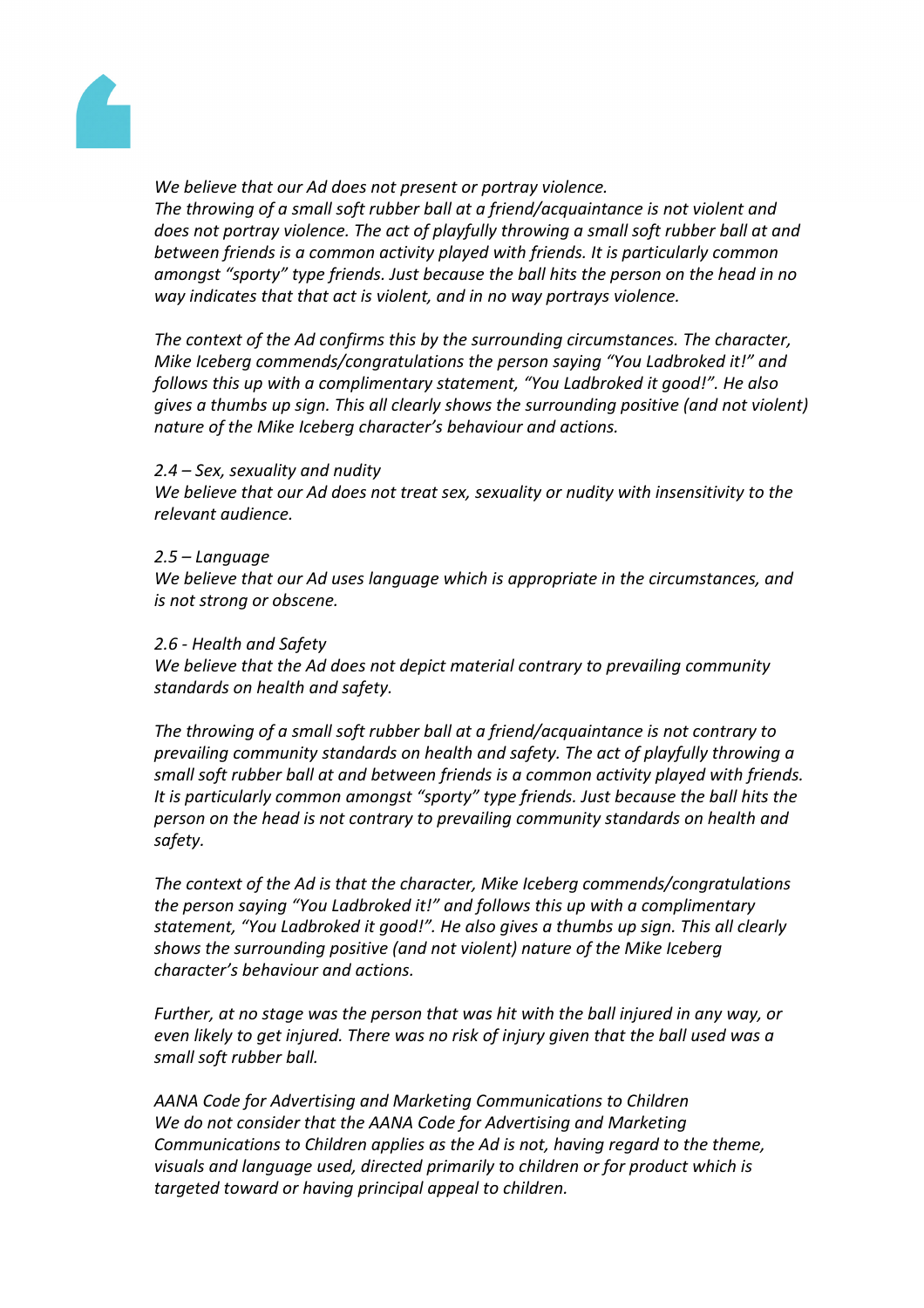

*AANA Food and Beverages Marketing and Communications Code We do not consider that the AANA Food and Beverages Marketing and Communications Code applies as the Ad does not advertise food or beverage products.*

*We sincerely hope that the clarification provided here resolves the concerns of both Ad Standards and the community member.*

# **THE ORIGINAL DETERMINATION**

The Ad Standards Community Panel (the Panel) considered whether this advertisement breaches Section 2 of the AANA Code of Ethics (the Code).

The Panel noted the complainants' concern that the advertisement depicts unnecessary violent behaviour.

The Panel viewed the advertisement and noted the advertiser's response.

# **Section 2.3: Advertising shall not present or portray violence unless it is justifiable in the context of the product or service advertised**

The Panel noted that the Practice Note to the Code states:

*"Although the depiction of violence in an advertisement may be relevant to the story being told in the advertisement, any violence must also be justifiable in the context of the product being advertised, or else will be in breach of this section of the Code."*

# **Does the advertisement contain violence?**

The Panel noted that the advertisement appeared to depict one character deliberately throwing a soft ball at the head of another character, in a work-place environment.

The Panel noted that it had considered a similar issue in case 0325-20, in which:

*"The Panel noted that the ball is thrown at the man eating a sandwich and hits him in the head, causing him to fall backwards. The Panel noted that the man throwing the football, Wally Lewis, is a former rugby league player and his use of a ball is relevant to his persona. The Panel considered that the man eating the sandwich may have been able to catch the ball if he had been paying attention, and that there was not necessarily an intent to cause him harm. However, the Panel considered the man is seen to be hit by the ball and, whether this is intentional or not, this would constitute violence".*

A minority of the Panel considered that unlike the previous case, in the current advertisement the ball that was thrown was soft and not likely to cause harm. A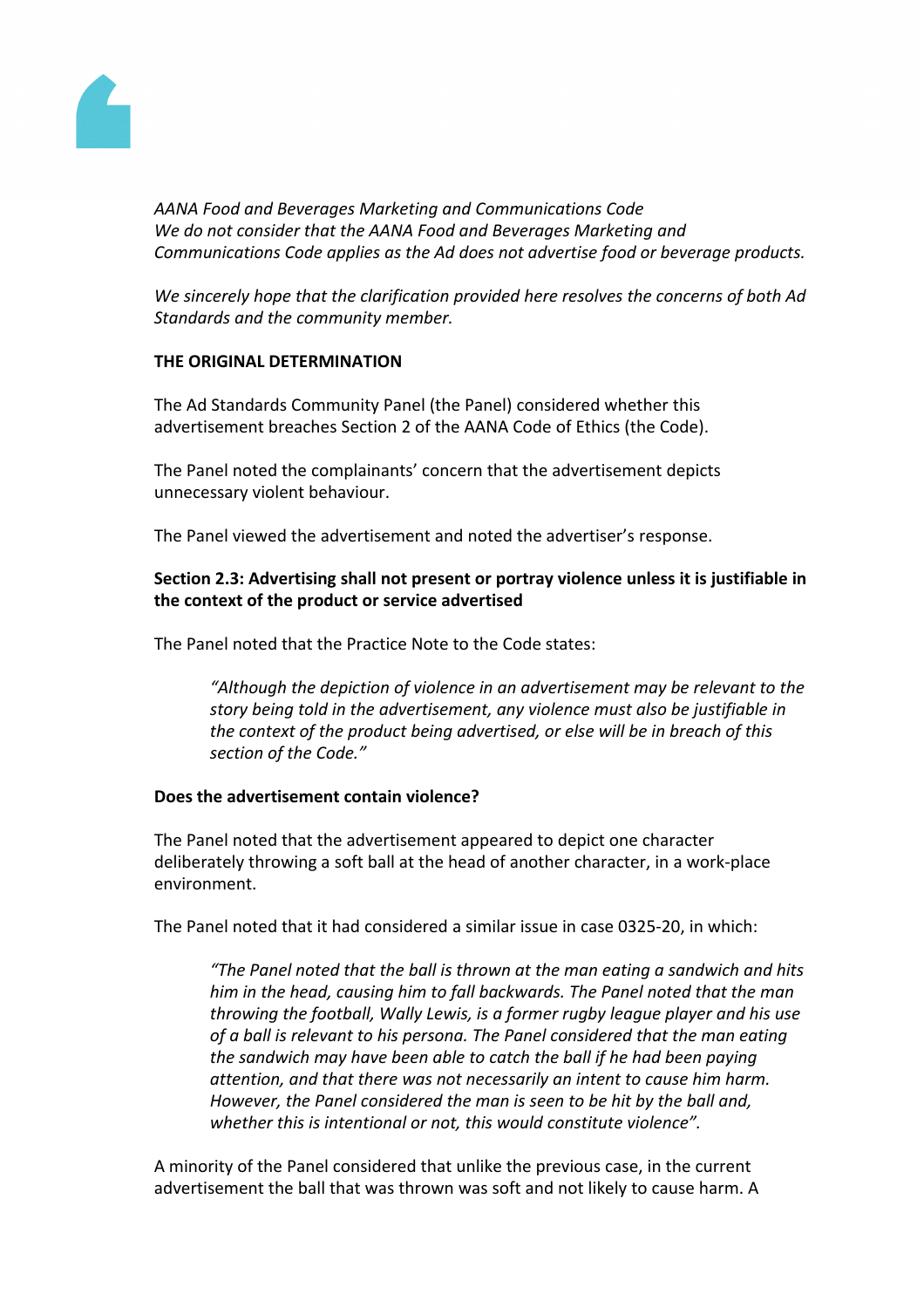

minority of the Panel considered that the man was not shown to be physically harmed, and as such this would not constitute violence.

Consistent with the previous determination, the majority of the Panel considered that in the current advertisement the depiction of one person hitting another person in the head with a ball did constitute violence.

# **Is the violence justifiable in the context of the product or service advertised?**

The Panel noted that it had considered a similar issue in case 0325-20, in which:

*"The Panel noted that Wally Lewis is dressed in a king costume and that the man eating did not react to the presence of others in his home. The Panel considered that the reaction of the man falling off the chair was exaggerated and not a realistic reaction to the low amount of force the ball was thrown with. The Panel noted that the man was not shown to be injured or in pain after being hit with the ball. The Panel considered that the violence depicted was slapstick and unrealistic. In the Panel's view the low level of violence portrayed in the advertisement was justifiable in the context of the product advertised, and did not breach Section 2.3 of the Code."*

A minority of the Panel considered that consistent with the determination in case 0325-20, the violence shown in the current advertisement was slapstick and exaggerated and the man who was hit with the ball was not shown to be injured or in pain.

The majority of the Panel considered that unlike case 0325-20, the current advertisement was set in an every-day environment. The Panel considered that although the 'Mike Iceberg' character was seen to be acting erratically, the setting was realistic and not fantastical.

The Panel noted that it had also considered a similar issue in case 0004-20, in which:

*"The Panel noted the advertiser features former cricketer Andrew Symonds who is known for shoulder charging a streaker during a cricket game in 2008, and that this advertisement is referencing this incident in a humorous manner. The Panel considered that the interaction between Symonds and the production assistant appeared sudden and unexpected. The Panel considered that the production assistant is not seen to get back up and there is a suggestion that he is injured and may need chiropractic help. The Panel considered that this did constitute a depiction of violence. A minority of the Panel considered that the violence in the advertisement was a lighthearted and slapstick reference to a well-known event and that this lowlevel of violence was justifiable in the context of humorous advertising of a potential need for health insurance services.*

*The majority of the Panel considered that the violence in the advertisement was not mild, and that the casual violence shown was inappropriate in the*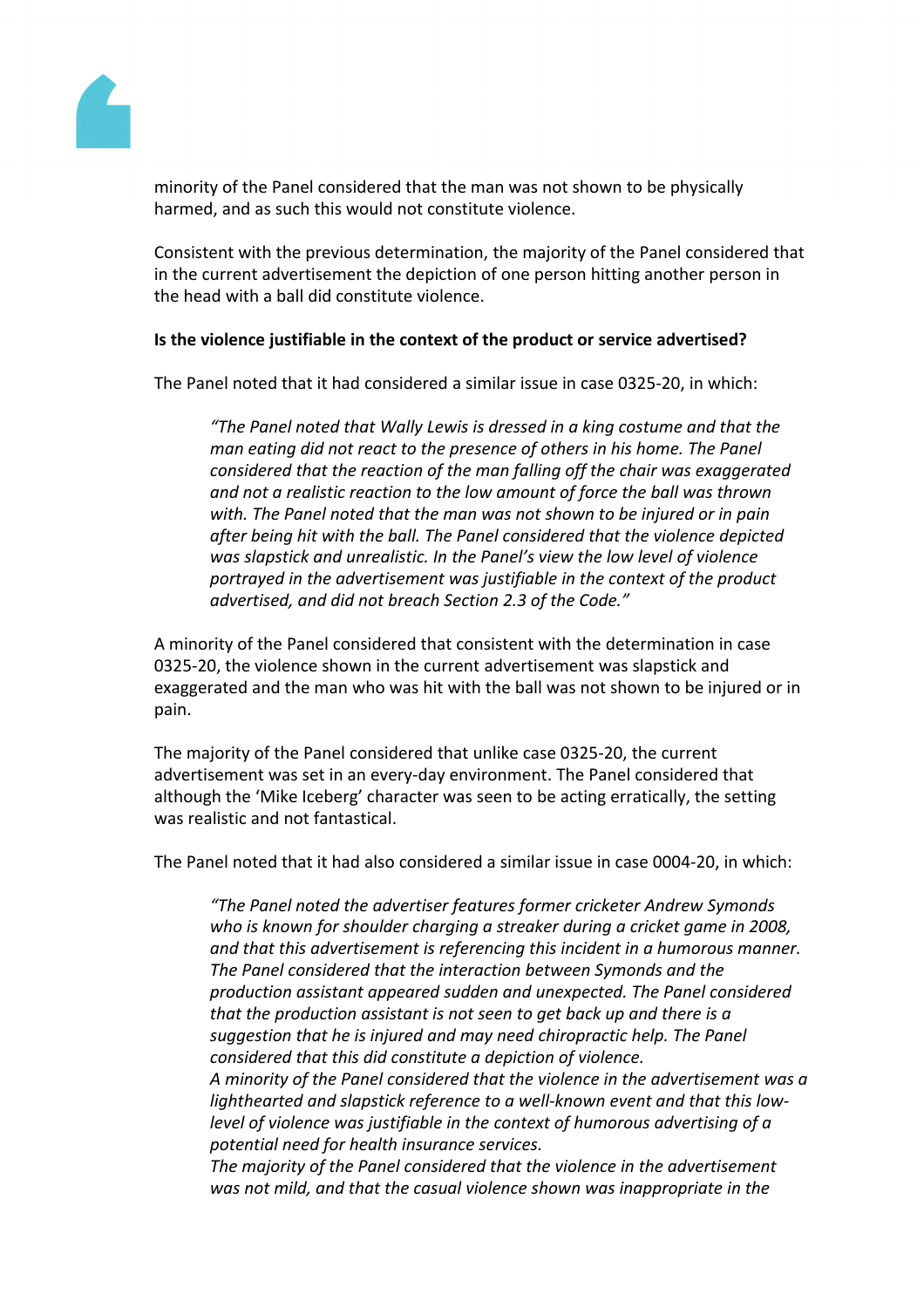

*circumstances. The majority of the Panel considered that the humour in the advertisement was dependent on the viewer's recognition and knowledge of the previous incident, and that many viewers would not be aware of this. The majority of the Panel considered that Symonds shows no remorse for the situation, and that the production assistant is not shown to get back up. The majority of the Panel considered that the depiction does not show a resolution to the situation and that the viewer is therefore left with an impression of harm. The majority of the Panel considered that the depiction of purposefully and unapologetically injuring someone was not justifiable in the context of advertising flexible health insurance cover"*

Consistent with the determination in case 0004-20, the Panel considered that the Mike Iceberg character was not seen to show remorse, and purposefully throwing something at someone is not justifiable in the context of advertising a wagering product.

The Panel noted that although the ball appeared to be soft and not to cause harm to the man who was hit by the ball, he appeared unhappy to have had a ball hit him in the face. The Panel considered that the action was in the nature of bullying. The Panel considered that throwing something at someone's head, even a soft ball, was violent and was not an appropriate action.

# **Section 2.3 Conclusion**

The Panel determined that the advertisement did present or portray violence which was not justifiable in the context of the product or service advertised and did breach Section 2.3 of the Code.

# **Conclusion**

Finding that the advertisement did breach Section 2.3 of the Code, the Panel upheld the complaints.

# **THE ADVERTISER'S RESPONSE TO ORIGINAL DETERMINATION**

Thank you for your initial letter dated 14 October 2021 regarding our Ladbrokes advertisement and for the opportunity to provide a statement in response to the Community Panel's determination.

As set out in our letter dated 21 October 2021, Entain strongly denies that the advertisement contravenes any section of the AANA Code of Ethics (**Code**). Nevertheless, Entain has (without any admission) discontinued the advertisement.

We look forward to receiving further correspondence from your office providing Entain with the option to request an independent review of the Community Panel's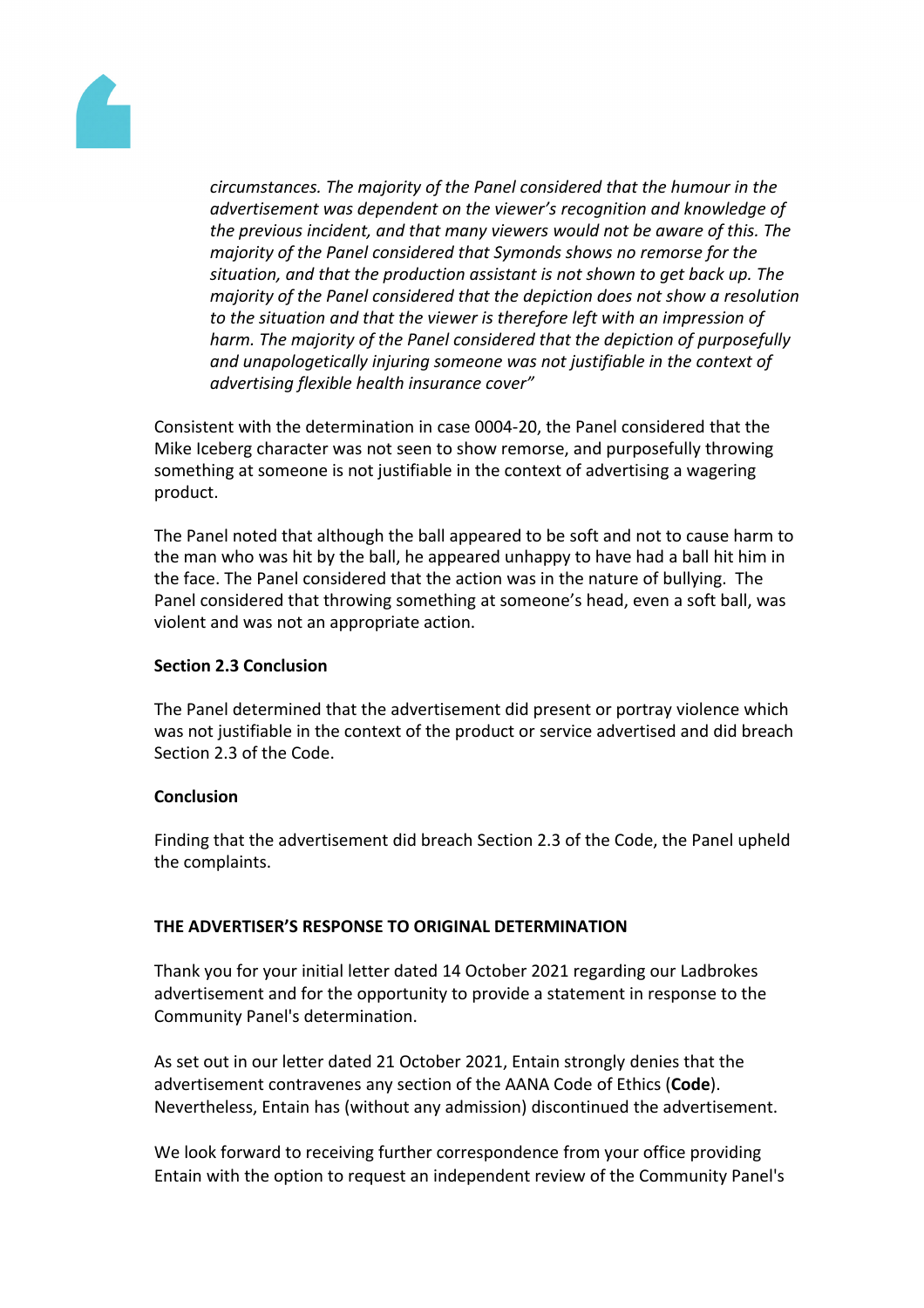

determination. Entain takes its obligations under the Code very seriously, and is concerned by the Community Panel's determination. Accordingly, Entain intends to request that an independent review of the Community Panel's determination be conducted.

# **INDEPENDENT REVIEW**

# **ADVERTISER'S REQUEST FOR INDEPENDENT REVIEW**

We refer to previous correspondence regarding a Ladbrokes television commercial promoting our "Ladbrokes" brand and specifically our Same Race Multi product ("**Ad**").

As set out in our letter dated 21 October 2021, we are always open to hearing the views of community members either directly or through avenues such as Ad Standards ("**AS**"). We take out obligations under the AANA Code of Ethics and the AANA Wagering Advertising & Marketing Communications Code very seriously. Notwithstanding our commitment to compliance with these codes, we are deeply concerned by the Panel's determination dated 27 October 2021 and communicated to us on 4 November 2021 (**Determination**).

Entain respectfully requests that the Independent Reviewer conduct a review of the Determination and to this end considers:

- there is an overwhelming (and most certainly a prima facie) case for review, such that Entain's request should be accepted by the Independent Reviewer; and
- after conducting appropriate investigations, that the Independent Reviewer should recommend that the Panel review the Determination and dismiss the original complaint regarding the Ad.

# **Previous response and the relevant prohibition**

In our response to the complaint (letter dated 21 October 2021), we strenuously denied that the Ad contravened any section of the AANA Code of Ethics. We provided a number of submissions around that. We have further elaborated on many of those points in these submissions as we did not consider it was necessary at the time given in Entain's respectful submission, the Ad clearly did not contain any violence.

Section 2.3 of the AANA Code of Ethics prohibits advertising that presents or portrays violence unless it is justifiable in the context of the product or service advertised.

In the Determination, the Panel concluded that the Ad did present or portray violence which was not justifiable in the context of the product or service advertised and did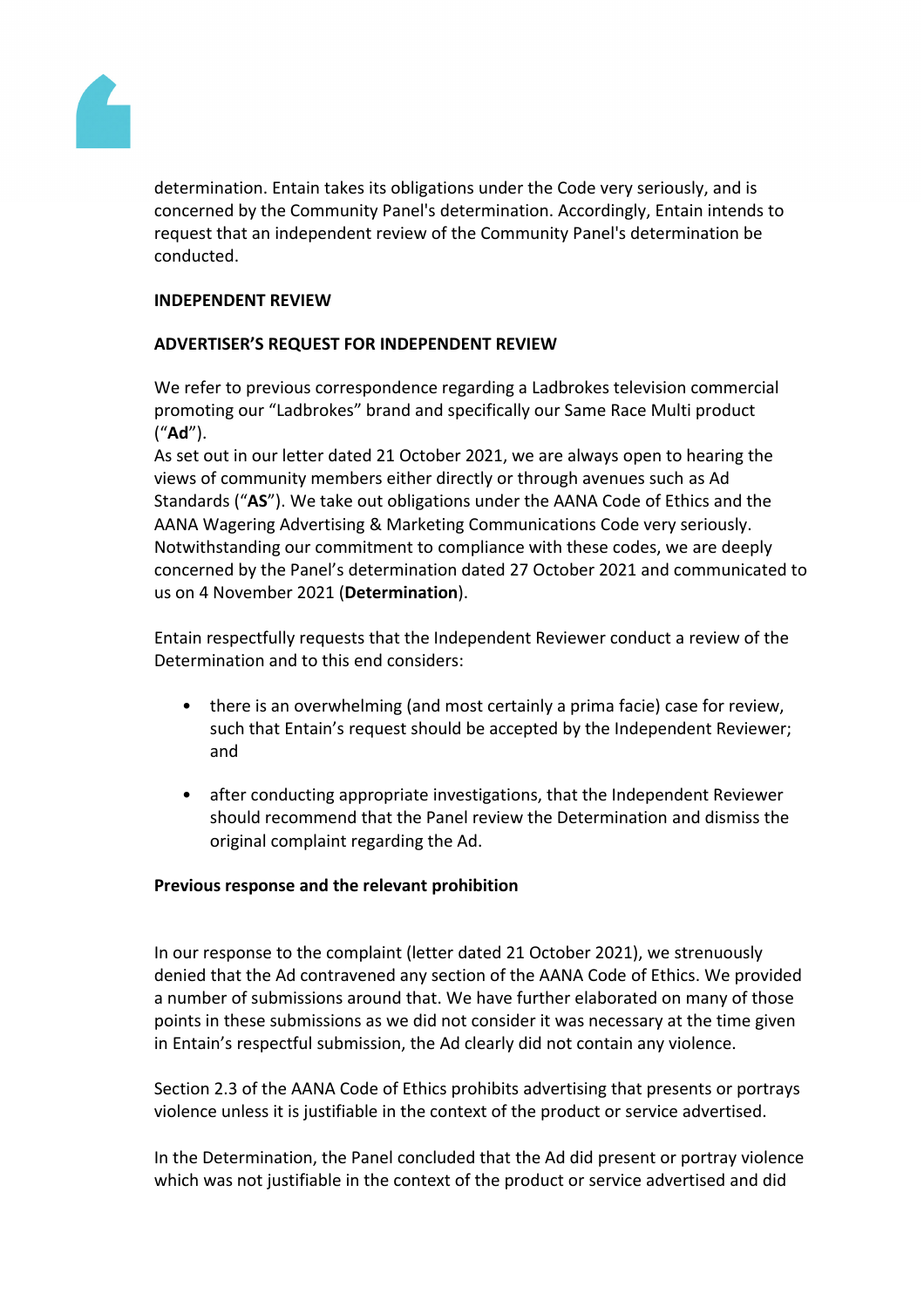

breach section 2.3 of the Code of Ethics. With respect, Entain submits that this conclusion was plainly wrong.

We have set out below our further submissions as to why the Panel's conclusion was plainly wrong in the approximate order in which they have been dealt with by the Panel in the Determination. This includes restating the description of the Ad, followed by a number of factors that the Panel has either assumed and interpreted incorrectly, overlooked and has decided inconsistently with prior cases.

# **Description of the Ad**

The Ad is set in a fantastical world. It contains fictional characters and scenes. The Ad features the character "Mike Iceberg" (introduced in earlier Ladbrokes commercials) who is Ladbrokes "Chief Entertainment Officer" (a fictional/fantastical role). He is able to do things that are extraordinary / out of the ordinary to make racing and sport even more entertaining. In earlier Ladbrokes commercials, he coins the phrase "Ladbroke It" which is used to illustrate everyday things becoming more exciting and entertaining.

The Ad depicts "Mike Iceberg" in a room with three other friends/acquaintances. The three other people are discussing Ladbrokes' Same Race Multi product and how it works, including placing a Same Race Multi bet. Mike Iceberg then turns and congratulates them for "Ladbroking It". The phrase is a reference to how they've made the situation more exciting/entertaining. Mike Iceberg then throws a small soft rubber ball in the direction of one of the people, hitting him in the head. Mike Iceberg then states in a congratulatory way "I'm not going to lie. You Ladbroked it. You Ladbroked it good". He then follows this up by giving a thumbs up sign.

# **Not a workplace**

The Panel states that the throwing of the ball took place in a "work-place environment". This is incorrect. Contrary to the Panel's assumption, the Ad does not take place in a "work-place environment". The Ad clearly shows a group of friends/acquaintances discussing and placing a bet using the Ladbrokes App in an apartment.

# **The Ad does not contain violence**

Simply throwing a ball that hits a friend/acquaintance in the head is not in itself a violent act. Throwing a ball between friends is a common activity, especially between sport minded friends.

Further, the ball used was a small, soft rubber ball. It does not flow that throwing any object at a person constitutes a violent act. The context of the object thrown must be taken into consideration. For example, throwing a feather at someone would clearly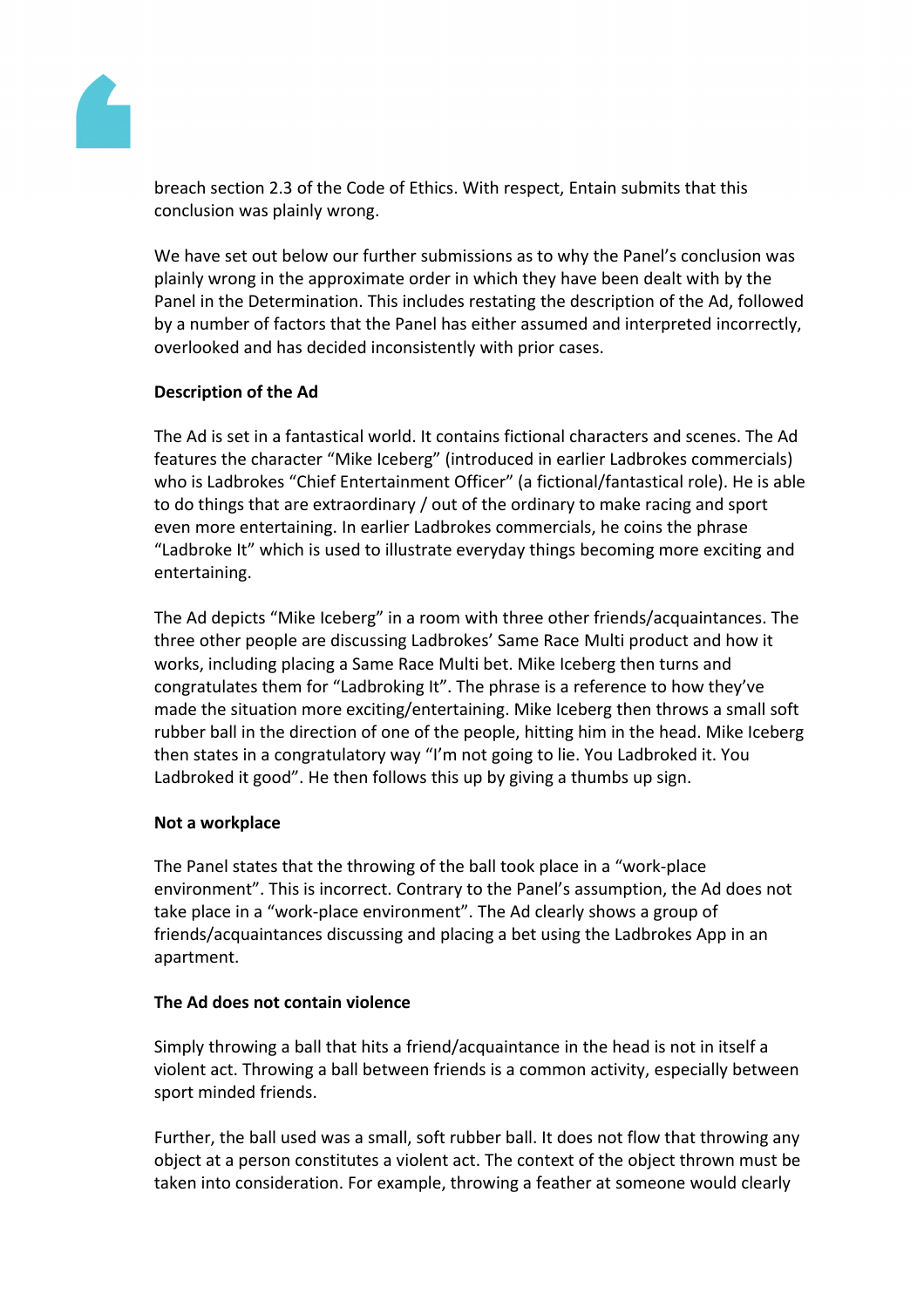

not indicate a violent act, whereas throwing a knife at someone potentially would be a violent act. Here, the ball used was a small, soft rubber ball. The ball was so soft and rubbery that the man that was hit did not move at all and the ball bounced off him. We note that a minority of the Panel considered that as the ball was soft and not likely to do harm, combined with the fact that the man was not shown to be physically harmed, it does not constitute violence.

Further, the actions of the Mike Iceberg character after throwing the ball provide further context that the act was not violent. He clearly congratulates the man for "Ladbroking It", stating "you Ladbroked it good!". He then gives the man a positive thumbs up gesture.

Guidance can further be drawn from previous Panel decisions. There are a number of previous decisions where a person is hit with an object and the Panel has determined that it doesn not constitute violence. Specifically the below cases are on point and we have emphasized similar considerations that should be taken into consideration in our case:

- Case 0504/14 where in an advertisement for carsguide.com.au, after a man has explained his product, the viewer sees either animated soccer balls bouncing off parts of his body or animated bees attacking him and the man appears to react even though they are animations. The Panel stated, *"The Board noted that once the man has explained his product we see him being attacked either by animated bees or animated soccer balls and considered that whilst this depiction was not relevant to the advertised product in the Board's view it is slapstick and not suggestive of actual violence or harm. The Board noted the man's reactions which indicate he feels pain but considered his portrayal is intended to be over the top and comical and that it is clear that he has not actually been harmed by the on-screen animation. The Board considered that the advertisement did not present or portray violence and determined that the advertisement did not breach Section 2.3 of the Code."* It is important to note that the Panel specifically points out that that the man was not actually harmed.
- *•* Case 0040/12 where in an advertisement for Super Retail Group in a camping scene a Mum is seen to hit the Dad with what looks to be a hairbrush. The Panel stated, *"The Board considered whether the advertisement was in breach of Section 2.3 of the Code. Section 2.3 of the Code states: "Advertising or Marketing Communications shall not present or portray violence unless it is justifiable in the context of the product or service advertised". The Board noted the advertisement is set in a tent and features a man showing his wife the blow up bed he has bought and then the wife hitting him on his back with her hairbrush when he admits he didn"t get a foot pump to blow the bed up. The Board noted the complainants" concerns that the depiction of the woman using her hairbrush to hit her husband on the back is a depiction which amounts to domestic violence and is therefore not appropriate. The Board*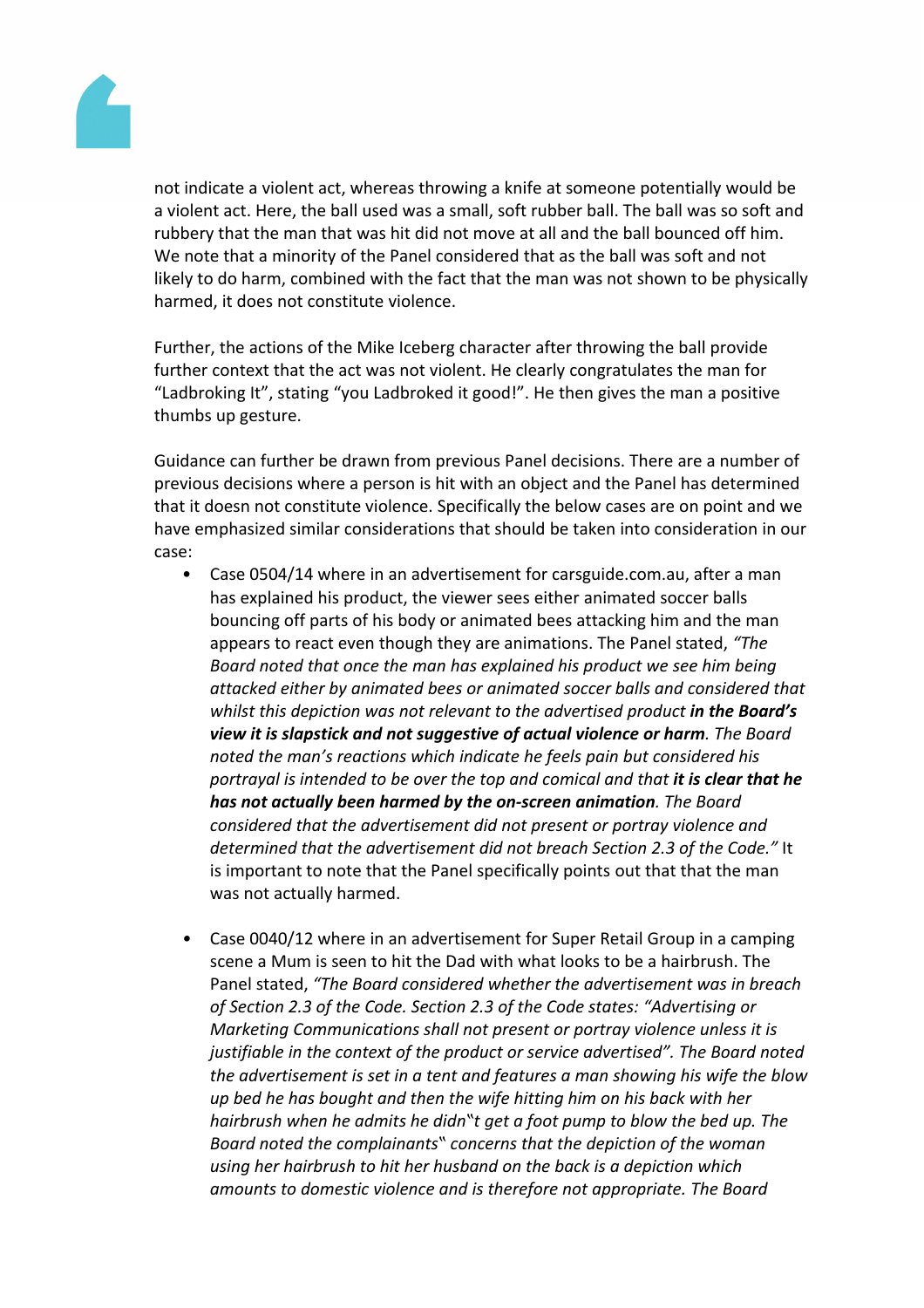

*considered that most members of the community would consider this depiction to be a realistic situation whereby one spouse forgets something and the other gets annoyed and that when the woman hits her husband it is lighthearted, the man is obviously not hurt by the action, and it would be likely to be considered a humorous depiction of interaction between a happy couple while camping. The Board considered that if the genders were reversed and it was the man tapping the woman, the Board"s decision would remain the same: that this advertisement does not depict or condone domestic violence but rather it depicts a realistic situation in a lighthearted manner and that the tap is more playful frustration than aggressive violence. The Board considered that the advertisement does not present or portray violence and determined that the advertisement did not breach Section 2.3 of the Code."*

- *•* Case 0017/11 where in an advertisement for 3D Inspiration Paint Store, a woman hits a man over the head with a frying pan and he falls down. That Panel stated, *"The Board considered whether the advertisement was in breach of section 2.2 of the Code. Section 2.2 of the Code states that "Advertising or Marketing Communications shall not present or portray violence unless it is justifiable in the context of the product or service advertised." The Board noted the advertisement features a woman who hits a man over the back of his head with a frying pan and he falls down. The woman then pushes the ladder over, seemingly onto the man, and mockingly calls out for help. The Board noted the advertiser's response that the ad is intended as slapstick humour and the majority of the Board agreed that it is similar in nature to previous advertisements where humour is used in an attempt to capture the viewers' attention…The majority of the Board considered that most members of the community would find the advertisement humorous and would recognise that it was not encouraging or condoning violence, but rather emphasising the unlikely but familiar situation between couples over decisions such as the colour of paint and home renovating in general. On this basis the Board determined that the advertisement did not depict or condone violence and was not in breach of section 2.2 of the Code."*
- Case 368/08 where in an advertisement for Thifty Link Hardware, a man is seen with a child, and throws him a ball which knocks the child's glasses off, at which the man says "Sorry". The man is then seen pushing the child on a swing, so hard that the swing returns empty. The Panel stated, *"The Board considered the application of Sections 2.2 and 2.6, relating to violence and health and safety. The Board carefully viewed the advertisement and considered that there was an implication of nastiness, but the presentation, including sounds and the well-known character used, gave it a slapstick character which did not constitute violence or contravene prevailing community standard of violence, health or safety. The Board therefore found no breach of either Sections 2.2 or 2.6."*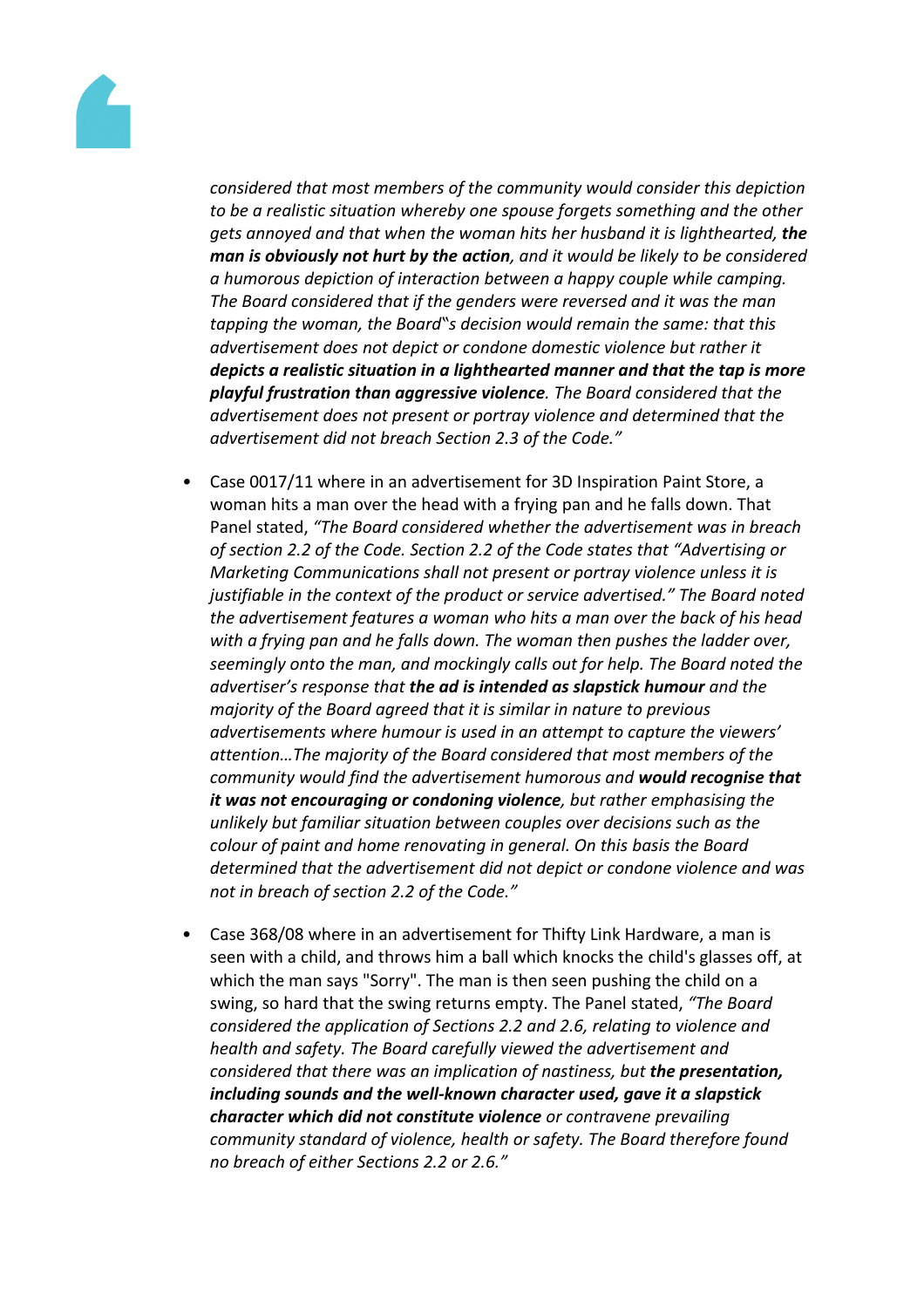

• Case 210/02 where in an advertisement for Australian Paper (Reflex) a woman is walking through an office and the woman is hit by what appears to be a football. The Panel stated, *"The Board noted the advertiser's response that the commercial was designed to highlight the unpredictable nature of the workplace and agreed that the scene was obviously humorous in intent. The Board determined that the advertisement did not breach the Code on the grounds of discrimination, (age) vilification, or violence."*

In case 080-21, Entain was the subject of complaints regarding an earlier advertisement that also featured the Mike Iceberg character. In that advertisement, the Mike Iceberg character was shown to knock a drink of water out of an employee's hand, as well as a bar scene where a man falls through a table and there is a gunshot sound. In that case, the Panel concluded, *"The Panel considered that the scene is consistent with old Western movies, and is consistent with the theme of the advertisement showing unrealistic scenarios. The Panel noted that the scene is brief, and considered that most members of the community would not find the advertisement to present violence."* It is important to note that the Panel considered the activity of the western bar scene in the context of old western movies, not in the context of the product or service advertised. We submit that the same approach should be taken here. That is, the surrounding context of the Ad be taken into consideration. It is also important to note that the Panel took no issue with the Mike Iceberg character knocking a drink out of an employee's hand.

Further, as a gambling operator, Entain (and the Ladbrokes brand) is only able to have customers who are 18 years of age or older. The Ad is directed at people who can legally use the product. The context of the Ad and its intended audience must be taken into consideration when determining whether the Mike Iceberg character's conduct was violent. As only people aged 18 years of age or older can use our services, we submit that taking all of the above considerations into effect, this target market would not consider the Ad to contain violence.

# **The Ad was slapstick**

Entain submits that the Panel has erred in determining that the Ad differed from case 0325-20. Similar to the advertisement in that case, the conduct here of the Mike Iceberg character and the Ad was slapstick, especially given the nature (and history/previous examples) of his character. Further, even if it is determined that the conduct of the Mike Iceberg character was "violent", the violence was of such a low level, having respect of:

- the context the Mike Iceberg character is congratulatory and compliments the man;
- the ball used was a small soft rubber ball; and
- the man suffered absolutely no injury whatsoever.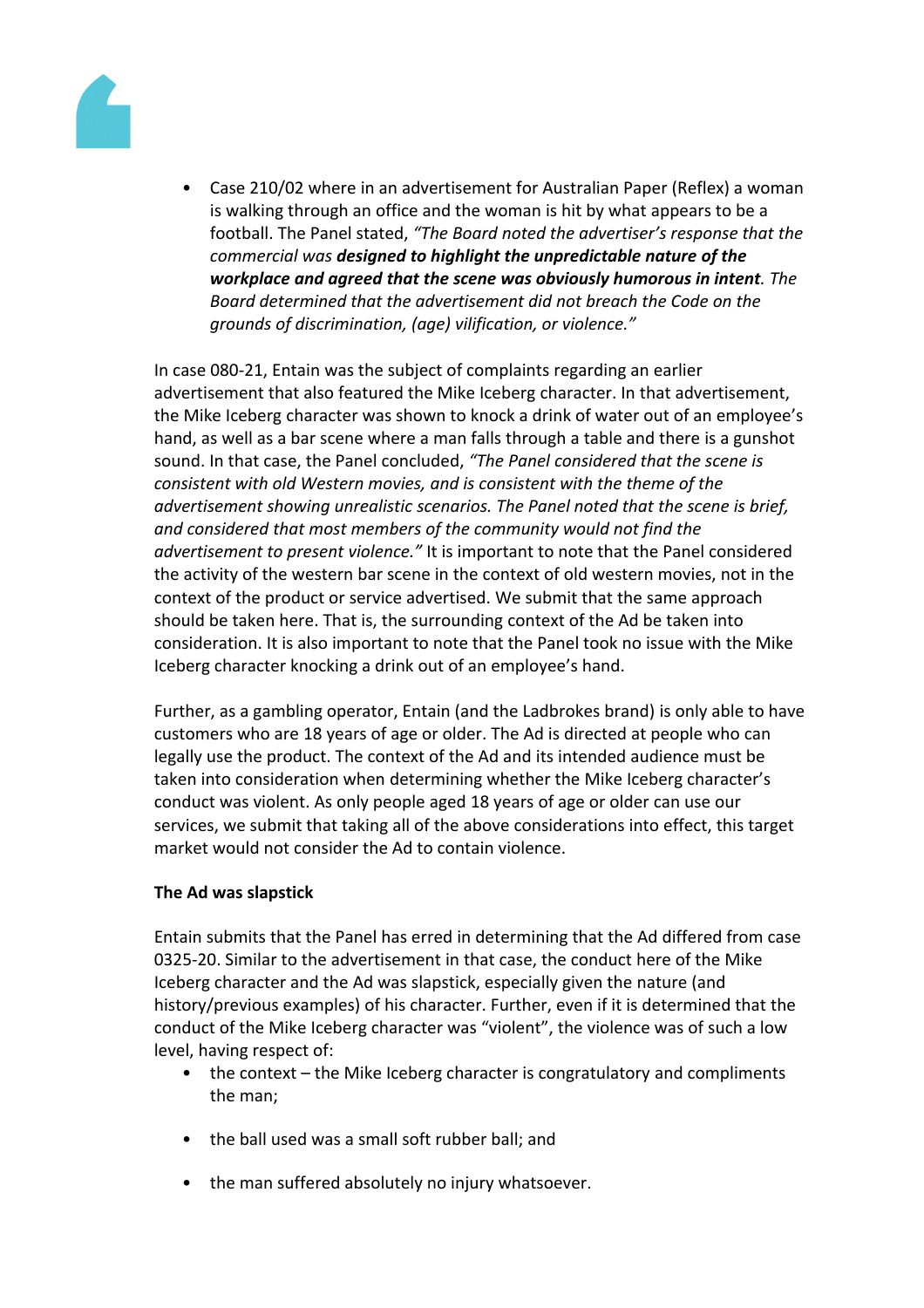

Case 0325-20 confirms that a low level of violence is permitted in advertisements. Further, the Panel's Determination in respect of the Ad is inconsistent with previous determinations. In case 0325-20, the Panel determined that a low level of violence was justifiable in the context of the *product* advertised. The product advertised in that case was a protein shake (drink). It seems inconsistent that a low level of violence would be justifiable when advertising a protein shake (drink) but wouldn't be justifiable when advertising a sports wagering brand using sporting references and activities that friends/acquaintances take part in (throwing a ball). We therefore submit that the Ad should be determined consistent with the finding in case 0325-20. That is, that the Ad did not breach section 2.3 (or any other section) of the Code of **Ethics** 

# **Not an every-day environment**

The Panel states that the Ad was set in an "every-day environment". This is incorrect. Contrary to the Panel's assumption, the Ad is not set in an "every-day environment". The character Mike Iceberg is a fictional/fantastical character (as clearly shown in other earlier Ladbrokes commercials), and the whole premise of him even being there is fantastical. We also note that the Panel's assumption itself is in contradiction to the Panel's own earlier statement, that the Ad took place in a "work-place environment".

# **No remorse shown**

The Mike Iceberg character did not show any remorse because firstly his actions were not needing any remorse. He congratulated the man and gave him a thumbs up. Secondly, no remorse was needed to be shown as there was nothing to be remorseful about. There was no violent act and no intention of a violent act. Further, there was no injury. There was no harm or pain caused to the man. Further still, there was no intent to injure, harm or cause pain to the man. He was simply playfully throwing the ball and congratulating the man on a choice well made.

The Ad clearly shows the aftermath of the man being hit by the ball. That is, that there was no injury, harm or pain caused. The low impact of the small, soft rubber ball can clearly be seen as the man did not move at all after being hit, and the ball simply bounced off him. The Panel cites case 0004-20 as an example. However, the advertisement in that case can clearly be distinguished to the current case, even on the citation put forward by the Panel. As noted in the Determination in relation to case 0004-20,

*"The Panel noted the advertiser features former cricketer Andrew Symonds who is known for shoulder charging a streaker during a cricket game in 2008, and that this advertisement is referencing this incident in a humorous manner. The Panel considered that the interaction between Symonds and the production assistant appeared sudden and unexpected. The Panel considered that the production*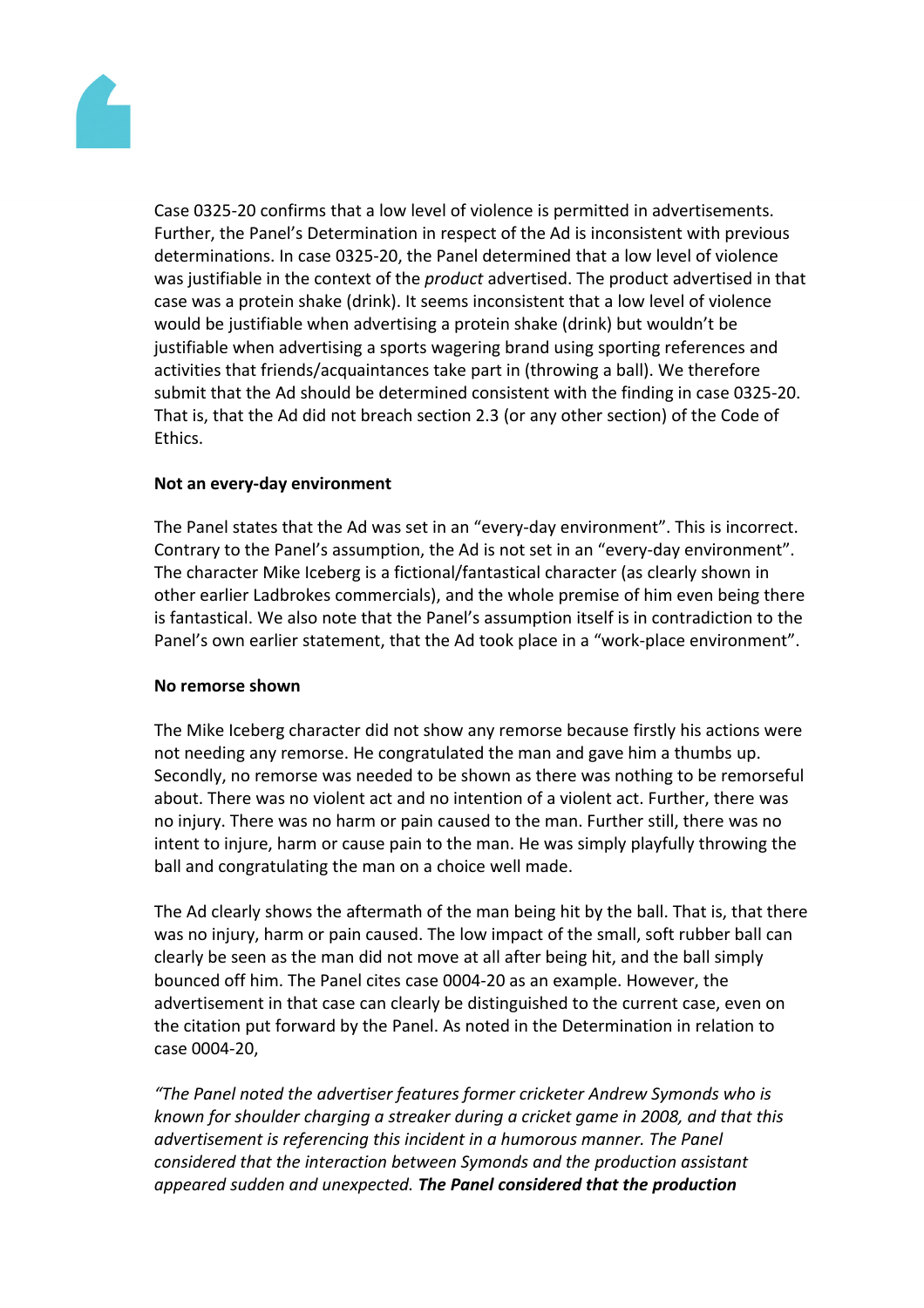

*assistant is not seen to get back up and there is a suggestion that he is injured and may need chiropractic help. The Panel considered that this did constitute a depiction of violence.*

*A minority of the Panel considered that the violence in the advertisement was a lighthearted and slapstick reference to a well-known event and that this low level of violence was justifiable in the context of humorous advertising of a potential need for health insurance services.*

*The majority of the Panel considered that the violence in the advertisement was not mild, and that the casual violence shown was inappropriate in the circumstances. The majority of the Panel considered that the humour in the advertisement was dependent on the viewer's recognition and knowledge of the previous incident, and that many viewers would not be aware of this. The majority of the Panel considered that Symonds shows no remorse for the situation, and that the production assistant is not shown to get back up. The majority of the Panel considered that the depiction does not show a resolution to the situation and that the viewer is therefore left with an impression of harm. The majority of the Panel considered that the depiction of purposefully and unapologetically injuring someone was not justifiable in the context of advertising flexible health insurance cover"* (our emphasis)

In our current case, the man who was hit by the ball did not fall and was clearly shown to be unaffected by being hit by the ball. It is clearly seen that there is no negative affect of being hit. There is no harm and the audience can clearly see that. Given that there is no harm suffered by the man, we submit that the Panel should have followed previous cases (see above) in determining that there was no violence. Further, the Mike Iceberg character did not show remorse as there was no need to for the reasons stated earlier – there was no intent to cause harm and no harm was actually caused. Therefore, the actions of the Mike Iceberg character here are clearly different to the case relied on by the Panel.

# **The man was not unhappy to have been hit**

The Panel states that the man appeared "unhappy to have had a ball hit him in the face". This is incorrect. At no time whatsoever was the man who was hit in the face "unhappy" to have had the ball hit him. There is nothing in the Ad that suggests that he was unhappy to have been hit. Further, there is no reaction that indicates that he was unhappy. His reaction is more so one of surprise.

For the reasons set out above, Entain respectfully submits that there was a substantial flaw in the Determination, which was clearly made in error, and that the Ad did not breach section 2.3 (or any other section) of the AANA Code of Ethics.

#### **INDEPENDENT REVIEWER'S RECOMMENDATION**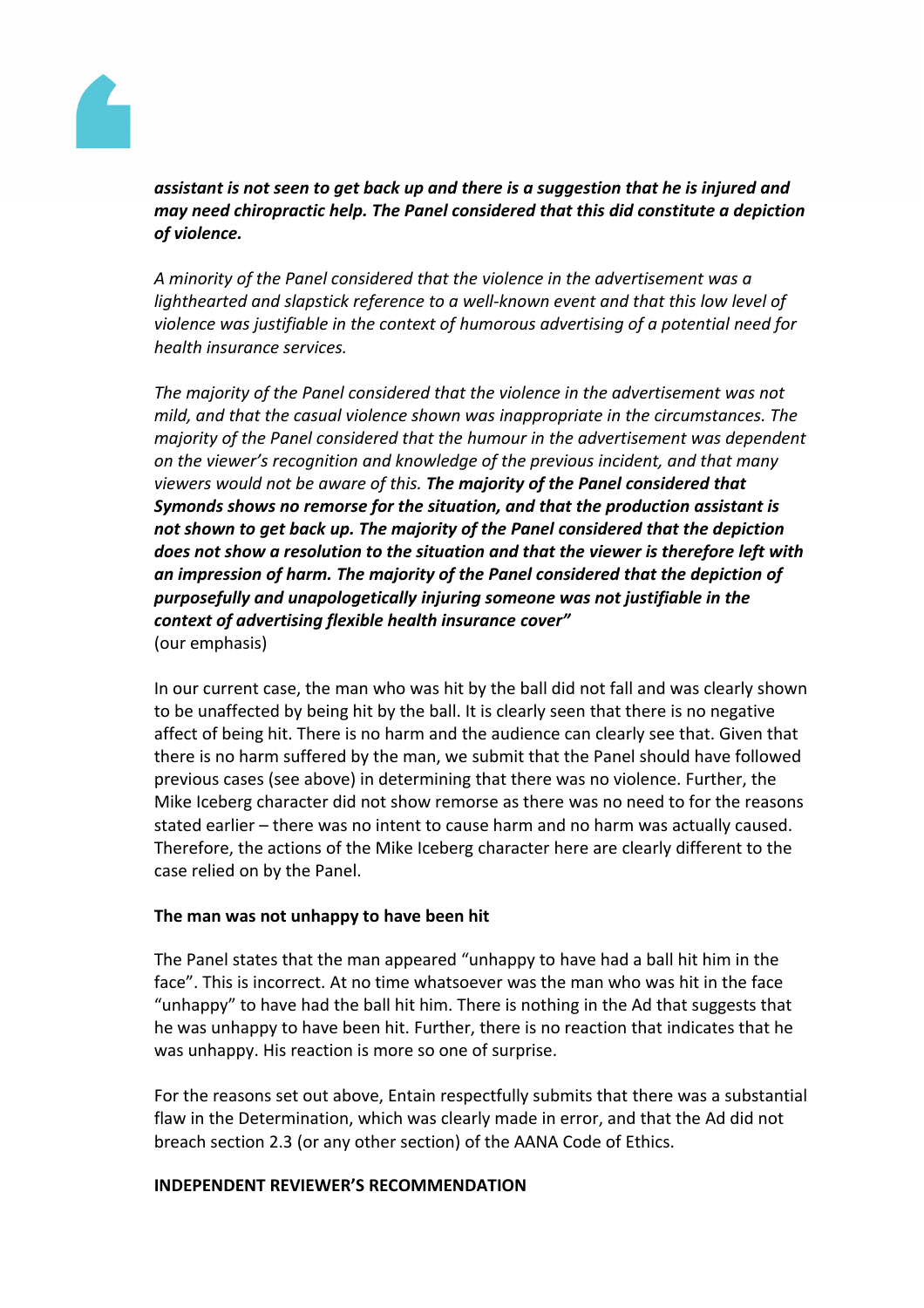

# **Request for review: Case Numbers 0293-21 and 0294-21**

I have been asked to review related cases. They concern two identical television advertisements by Entain, one on free-to-air television and the other on Pay-TV. A determination on 14 October 2021 by the Community Panel, by majority, upheld the complaints about the advertisements as in breach of section 2.3 of the AANA Code of Ethics. Entain discontinued the advertisement following the decision.

The Community Panel, by majority concluded that the ad did present or portray violence which was not justifiable in the context of the product or service advertised.

# **Background**

The advertisement features three men in a kitchen. One man is juggling apples and says he has three going at once. Another man shows his phone and states he has four. A voice-over gives details on a same race multi promotion. A third man has been shown close to a window, bouncing a ball off the window. Following the announcement by the second man, the third man throws the ball at the juggling man, hitting him in the face, and says: 'I'm not goin*g* to lie. You Ladbroked it. You Ladbroked it good', followed by a thumbs up sign – apparently congratulating the man with the phone who has 'one-upped' the juggler. The ad concludes with the 'Ladbrokes' logo on screen.

Ladbrokes is a company founded in Warwickshire, England in 1886. The company, which still exists, is synonymous with betting on horse-racing. Hence the reference to 'Ladbroking' in the advertisement, a reference confirmed by the image in the video on the second man's phone of horse racing and the Same Race Multi product promotion.

#### **Complaints**

The complaints are that the advertisements breach section 2.3 of the *Code of Ethics* because they portray violence which is not justifiable in the context of betting online.

A sample of the complaints follows:

 *The incident … in the Ad is clearly not an accident, it is a deliberate violent act of throwing a ball at another person's head. This violent act in no way*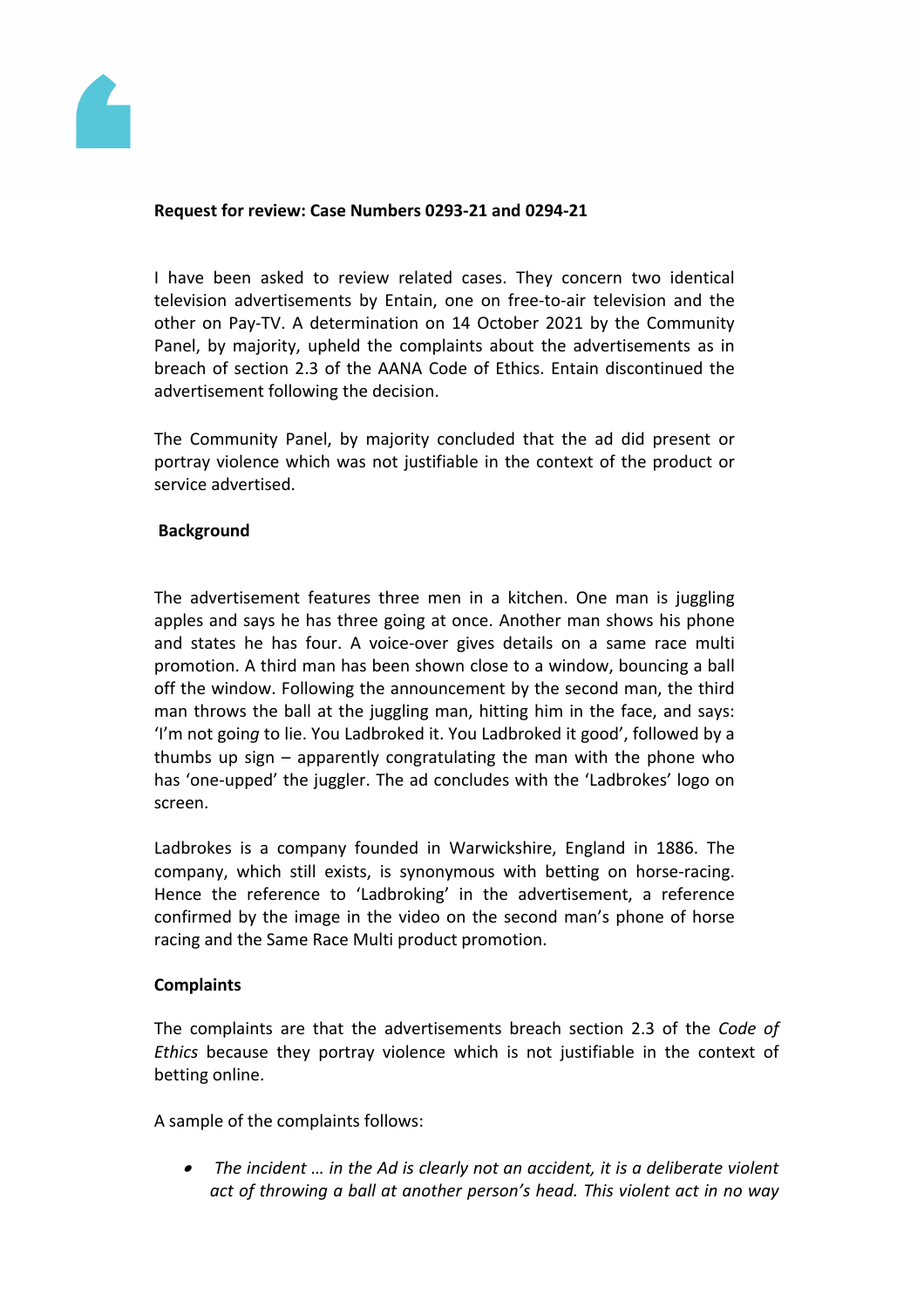

*is relevant to advertising a gambling app. …[T[hrowing a ball between friends is a common practice and if the target person had caught the ball I would not have a problem with the ball being used in the Ad.*

- *[Entain's] target audience is 18 years of age or older, so why did this advert go out at 7.30pm when lots of younger impressionable people will still be watching.*
- *AND, let's be clear, it is most definitely a violent act to have something thrown AT, rather than TO, you.*
- *Because the man didn't flinch when hit, does that really mean he wasn't hurt as Entain asserts? … The community standard surely is that inflicting this type of violence is not ok – government ads are now underscoring just that and that we all have a responsibility to speak up against violent or controlling behaviour.*
- *It doesn't matter that the ball was small and soft. With force and placement, almost any object can inflict harm.*
- *So how does this violent act have any relevance to the gambling product, anyway? … Taking someone by surprise, that they can't defend themselves, is a cowardly act of violence.*
- *[T]here are more realistic attributes in the setting than not, so the behaviour should reflect what would be socially acceptable today.*
- *The normalizing of violence in this way undermines community efforts to reduce domestic violence and that is prevalent alongside pub culture. It is outrageous that it trivializes the act and suggests the behaviour it is socially acceptable! The wrong message to send young people.*
- *It is an unnecessary violent act at a time when young children could still be watching TV. Advertising gambling apps should be banned like cigarettes and alcohol but this particular advert just goes too far!!*
- *The violence and throwing a ball in anger at a person, in this day and age to promote a betting product …. prays on people's weaknesses and addictions. It makes me absolutely sick.*
- *The violence is not in the force or hardness of the ball it's the mental damage caused by the degrading of that person. We need to stamp out attacks of this nature not make fun of them.*
- *I don't see how the scene is a fantastical work the people look real, it looks like a staff room kitchen to me and the window the ball is bounced off doesn't appear to be apartment like.*

# **Role of Reviewer**

The Independent Reviewer has a limited but important role. Having decided to accept the complaint for review, the Reviewer considers the decision of the Panel and makes a recommendation. In doing so, the Independent Reviewer's opinion is to decide, in this case: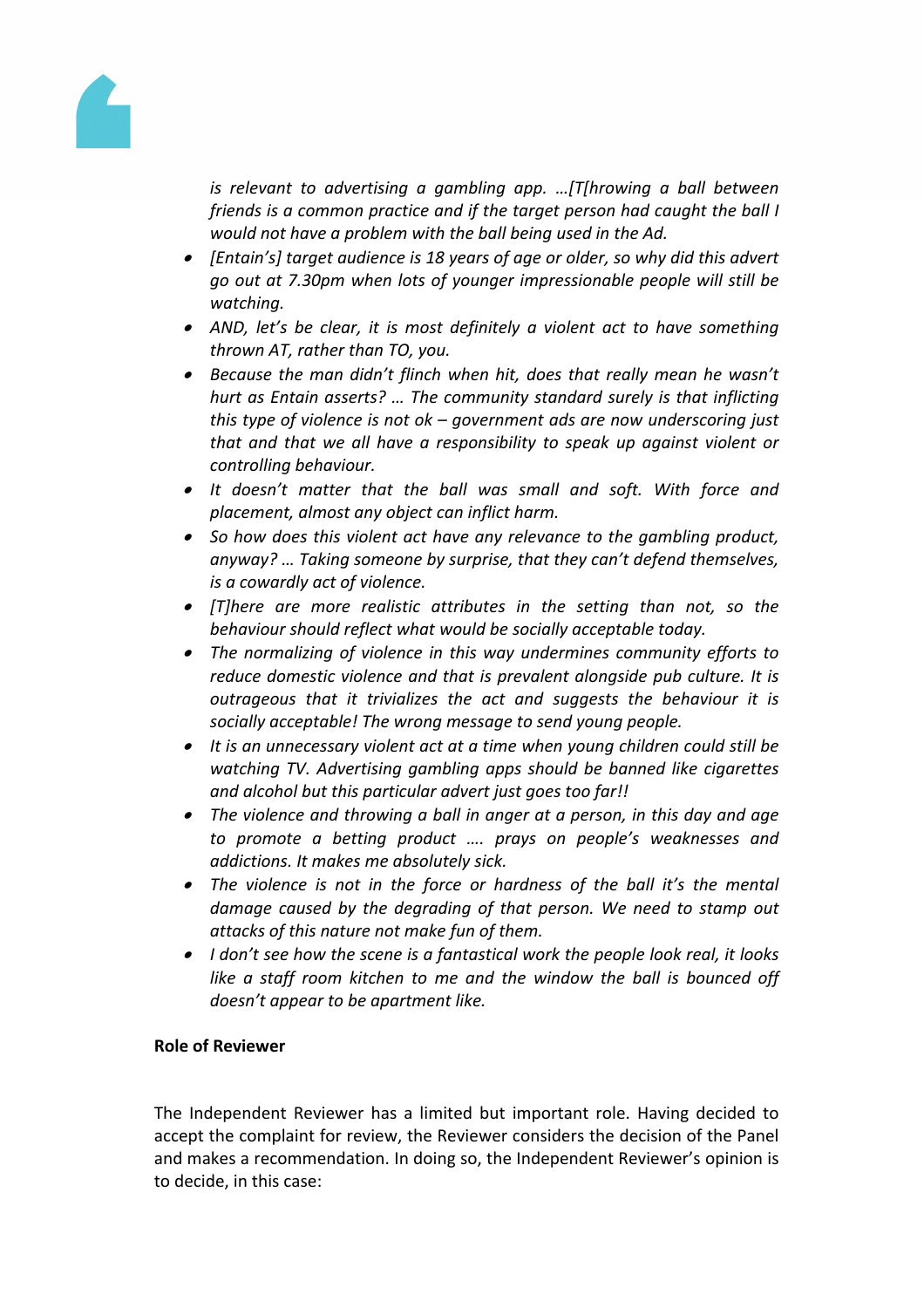

 *Whether there was a substantial flaw in the Community Panel's determination (determination clearly in error having regard to the provisions of the Codes or Initiatives, or clearly made against the weight of evidence.*

The test depends on a finding of a 'substantial' or serious flaw in the Panel's reasoning, that the outcome is clearly against the weight of evidence, including errors in interpreting the relevant section(s) of the Codes and related material, or it is inconsistent with previous decision(s). The outcome may be to uphold the Panel's decision or, if the Independent Reviewer identifies such a flaw, the complaint is remitted to the Panel for reconsideration.

# **Panel's findings**

# **Violence**

The Panel majority noted that the advertisement appeared to depict one character deliberately throwing a soft ball at the head of another character, in what appears to be a workplace. The finding was that the depiction of one person hitting another person in the head with a ball did constitute violence.

The minority considered that the ball that was thrown was soft and not likely to cause harm, the man was not shown to be physically harmed, and as such this would not constitute violence.

# **Context of the product or service advertised**

The majority considered that as the person who threw the ball was not seen to show remorse and purposefully throwing something at someone is not justifiable in the context of advertising a wagering product. They also considered that the man hit by the ball appeared unhappy to have had a ball hit him in the face. The Panel considered that the action was in the nature of bullying. The considered that throwing something at someone's head, even a soft ball, was violent and was not an appropriate action.

The minority considered that the advertisement was set in an every-day environment. And although the thrower of the ball was seen to be acting erratically, the setting was realistic and not fantastical. They also considered that the violence was slapstick and exaggerated and the man who was hit with the ball was not shown to be injured or in pain.

# **The advertiser's response**

The advertiser rejected the findings, saying of the advertisements: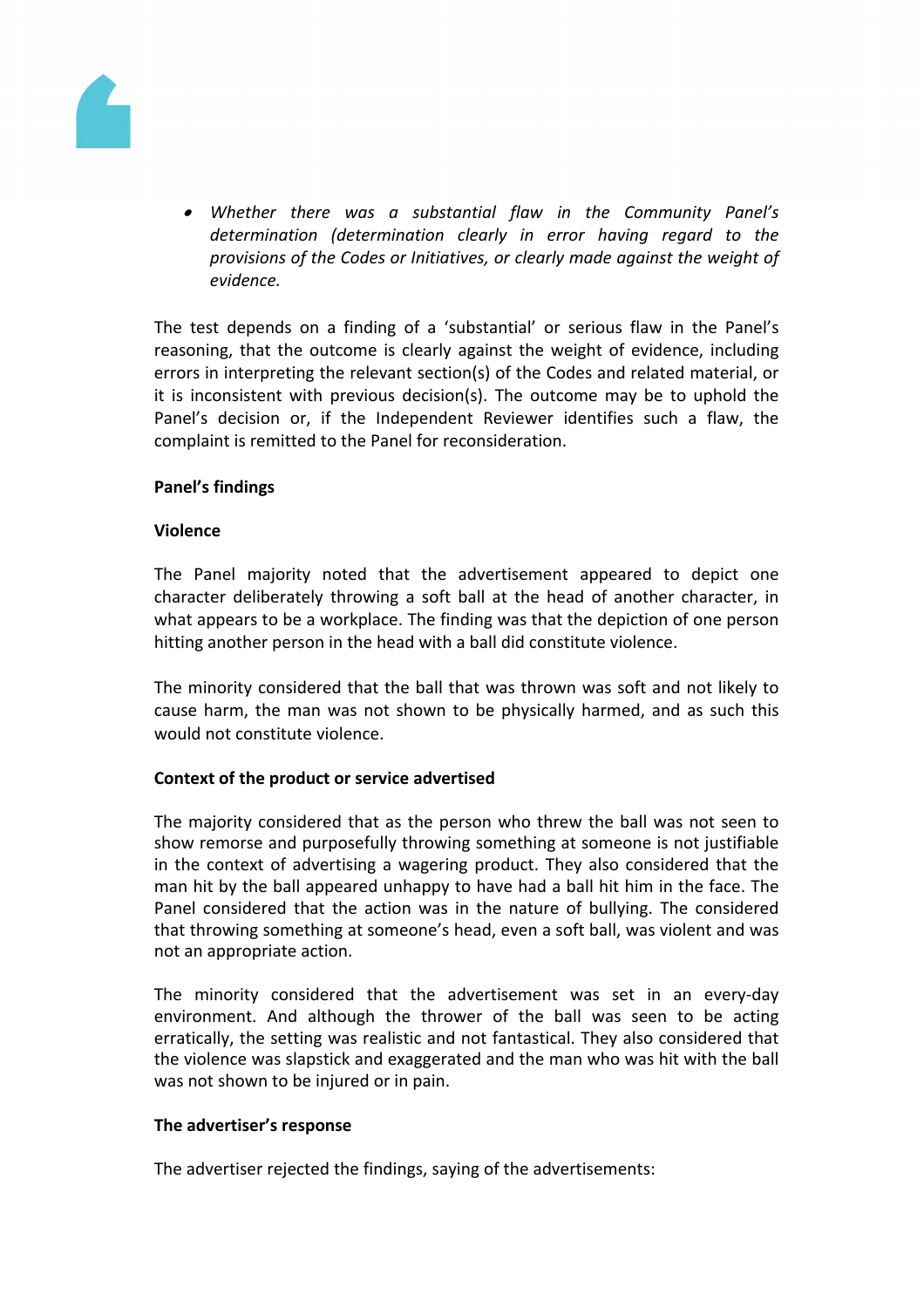

- The person who throws the ball is a fictional character 'Mike Iceberg' introduced in earlier commercials, hired by Ladbrokes as the new 'Chief Entertainment Officer'. His task is to make racing even more entertaining. He has coined the expression 'Ladbroke It' which is used to illustrate everyday things becoming more exciting and entertaining.
- In the advertisement his response to the person who states he has four in the context of the Same Race Multi product is to congratulate the person with the 'You Ladbroked it good' etc comments and giving the thumbs up. His hitting the man who had been juggling, although indicating he was the loser, This indicates the surrounding positive (and not violent) nature of the Mike Iceberg's character's behaviour and actions. The person was not injured, nor was there a risk of injury given that the ball was a small soft rubber ball.
- Entain notes that the 'Mike Iceberg' character is in a room with three other friends/acquaintances. The company notes that throwing a small soft rubber ball at and between friends, including where the ball hits someone is a common activity amongst friends. It is particularly common amongst 'sporty' type friends. Just because the ball hits the person on the head in no way indicates that the act is violent or portrays violence.
- The AANA Code for Advertising and Marketing Communications to Children did not apply as the Ad, having regard to the theme, visuals and language used, was not directed primarily to children or for a product targeted toward or having principal appeal to children.

# **Consideration**

The section against which this assessment was made by the Panel is the Code of Ethics section 2.3. Section 2.3 states:

*Advertising or Marketing communications shall not present or portray violence unless it is justifiable in the context of the product or service advertised.*

This section requires the Panel to make two findings: the first is whether there is a depiction of violence in an advertisement; the second is to decide, if there is violence, whether it is justifiable in the context of the product or service being advertised.

# **Violence**

Violence is at the forefront of many of the complaints. The word 'violence' is not defined in the AANA Code of Ethics, nor in the related Practice Note. The Practice Note, however, does acknowledge that –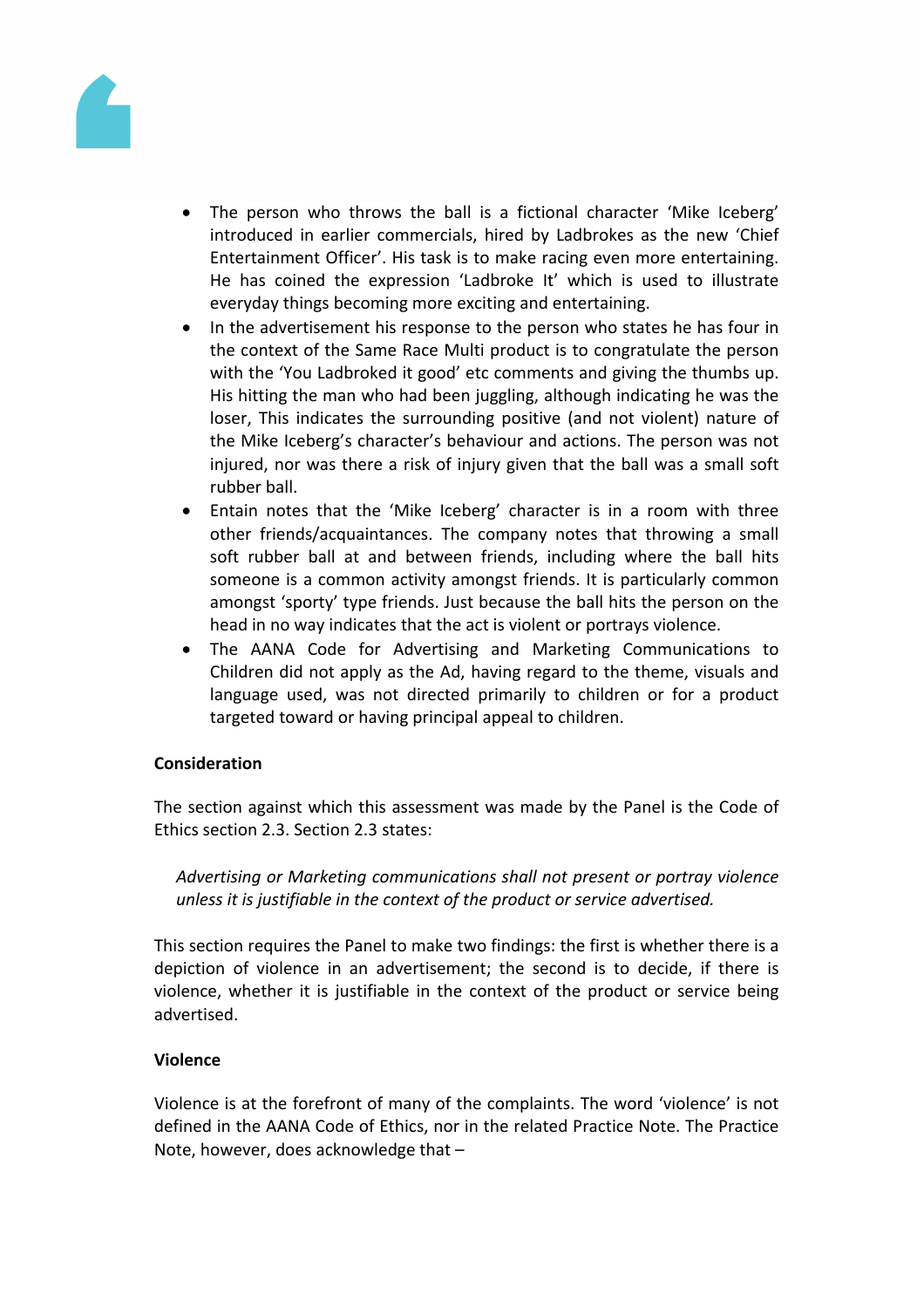

*… graphic depictions of violence or a strong suggestion of menace have been found to present violence in an unacceptable manner especially when visible to a broad audience which includes* children.

The dictionary meaning is the meaning violence bears in ordinary speech in the community.

Complaints were also made of 'bullying'. Conduct falling within that term is not referred to in section 2.3. It is found in section 2.6 in relation to health and safety, a section not referred to in the Panel's findings. The Practice Note says of bullying:

*Bullying – the age of the people depicted in an advertisement, their relationship to each other and the nature of the communication are relevant in determining whether an advertisement constitutes bullying and is contrary to Prevailing Community Standards.*

Given that there does not appear to be any difference in age between those involved in the advertisement, nor any repetition of the conduct (a feature of bullying behaviour) and given the absence of discussion by the Panel of this aspect of the complaints, the absence of comment by the Panel is, in my view, appropriate.

# **Violence**

'Violence' is relevantly defined as:

*1. Rough force in action:* the violence of the wind*. 2. Rough or injurious action or treatment:* to die by violence*. 3. Any unjust or unwarranted exertion of force or power, as against rights, laws, etc:* injury; wrong; outrage. *(Macquarie Concise Dictionary (5th edn, 2009) 1407.)*

The advertisement shows three men, roughly the same age, in a room in what appears to be a domestic dwelling. One is juggling three apples; one is looking at his phone; and the third (the 'Mike Iceberg' character) is repeatedly throwing a ball against a glass panel in a window. The throwing of the ball against the glass which does not break or shatter is the indicator that this is a soft ball and the image indicates it is a small ball.

The men are all involved in a form of activity requiring skill or luck; one throwing and catching a ball; another apparently betting on his phone; and the third is juggling. In response to the announcement by the man who is juggling that he has 'three going at once', the man on the phone goes 'one-up' by announcing that he has four – apparently a bet on a Same Race Multi promotion. The ball-throwing character reacts by throwing the small soft ball at the man who had been juggling which hits him on the face. He is the loser as between the juggler and the one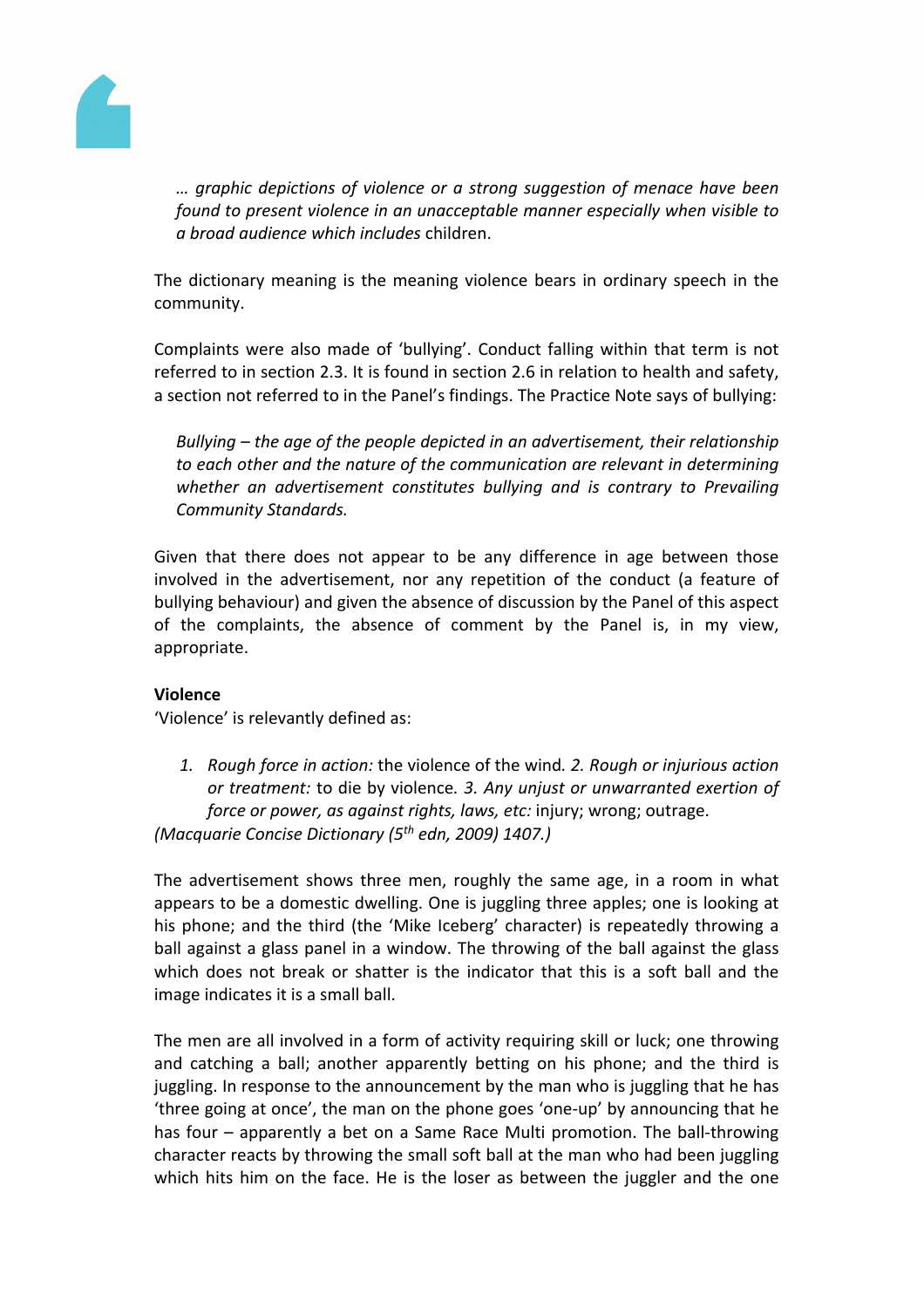

betting. He follows this up with the words 'You Ladbroked it. You Ladbroked it good' addressed to the man with the phone.

The juggler man who has been hit, barely blinks and looks otherwise unperturbed. There is no menace, nor aggression in the throwing of the ball. The action is lighthearted and the fact that the man hit by the ball barely reacts is an indication that the action was acceptable and not menacing.

The words 'You Ladbroked it. You Ladbroked it good' are clearly congratulatory of the man with the phone. There is no injury to the juggling man, and the action does not exhibit 'rough force' or 'injurious action'. The relationship between the three men, though competitive, is apparently friendly and playful. The ballthrowing and hit to the face has minimal impact as the recipient's reaction indicates and has not led to any affront.

In these circumstances, the case differs from the outcomes in Case 0004-20 where the person is knocked over, and Case 0325-20 where the ball to the head results in the man falling backwards. Nor is the ball-throwing action aggressive, leading to anxiety on the part of those involved. This can be compared with Case 0113-18 where the actions of the woman aggressively beating the pinnata was frightening to the children present.

The action of throwing the ball had had no harmful effects and is a piece of 'horse-play' between three adult males in a contrived competitive environment, of the kind Mike Iceberg has been employed to produce to make racing more entertaining and exciting. To interpret that action as violent action which was not justified in the context of the betting product being advertised involves a substantial flaw.

# **Conclusion**

Accordingly, I recommend that the Panel reconsider the decision.

#### **THE DETERMINATION ON REVIEW**

The Ad Standards Community Panel (Panel) noted the request for review of its decision and the findings of the Independent Reviewer.

The Panel noted that the Independent Reviewer considered that there were substantial flaws in the Panel's determination. Specifically, the Independent Reviewer noted that the Panel had given insufficient consideration to the definition of violence.

The Panel noted that it needed to reconsider the case under Section 2.3 of the the AANA Code of Ethics (the Code) taking into account the Independent Reviewer's recommendations and comments.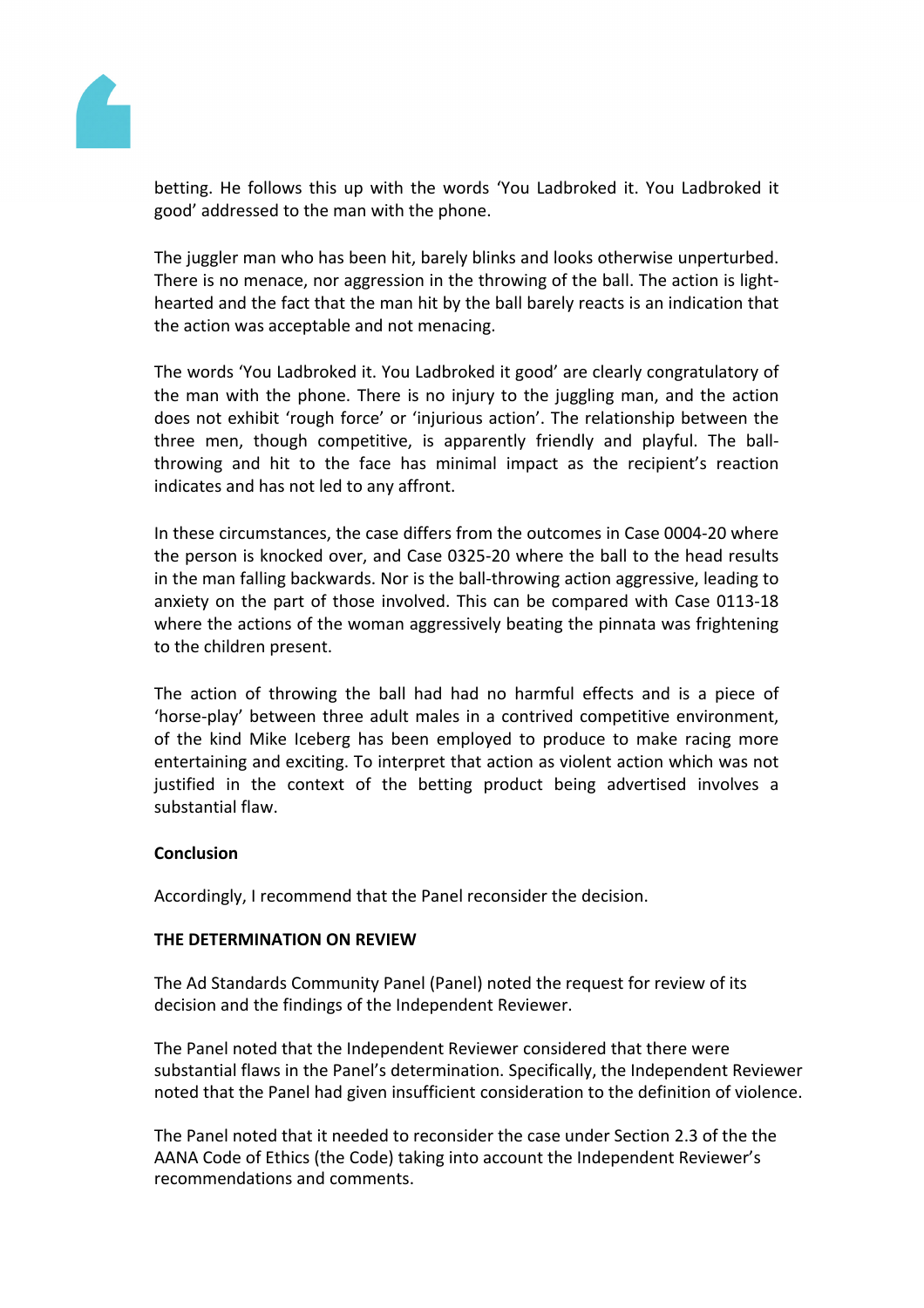

# **Section 2.3: Advertising shall not present or portray violence unless it is justifiable in the context of the product or service advertised**

### **Does the advertisement contain violence?**

The Panel noted that the advertisement appeared to depict one character deliberately throwing a soft ball at the head of another character.

The Panel noted the reviewer's assessment that when considering whether an action is violent the Panel should take into account the dictionary definition.

The Panel noted the Independent Reviewer had provided the following definition:

Violence' is relevantly defined as:

*1. Rough force in action:* the violence of the wind*. 2. Rough or injurious action or treatment:* to die by violence*. 3. Any unjust or unwarranted exertion of force or power, as against rights, laws, etc:* injury; wrong; outrage. *(Macquarie Concise Dictionary (5th edn, 2009) 1407.)*

The Panel acknowledged that most members of the community would understand the dictionary meaning to be an accurate reflection of the ordinary meaning in the community. However, the Panel noted that as the Code itself did not contain a definition of violence, and the Practice Note to the Code did contain some commentary on the interpretation of violence under the Code, it may take a broad view of the meaning of violence. The Panel noted that it had previously found the portrayal of threatening, menacing or aggressive acts to constitute violence. The Panel considered that whether an act was violent within the meaning of the Code or not differs depending on the context and content of individual advertisements.

The Panel considered that the behaviour took place in a realistic setting. The Panel noted that the Mike Iceberg character may have appeared in other fantastical advertisements, however in the current advertisement the actions of bouncing a wall against a window and then throwing it at somebody were not exaggerated or unrealistic. The Panel noted that the advertisement could be seen in isolation by viewers unfamiliar with the series of advertisements, and therefore the content of this advertisement would need to be considered on its own.

The minority of the Panel considered that most people would not like to have a ball thrown at their face, regardless of whether it was soft or not, whether at work or at home. The minority of the Panel considered that the action was aggressive and the reaction of the man who had been hit in the face was not positive. The minority of the Panel considered that the aggressive behaviour was not reciprocated, and the depiction was of one person directing rough behaviour at another. The minority of the Panel considered that the action was unnecessarily aggressive. The minority of the